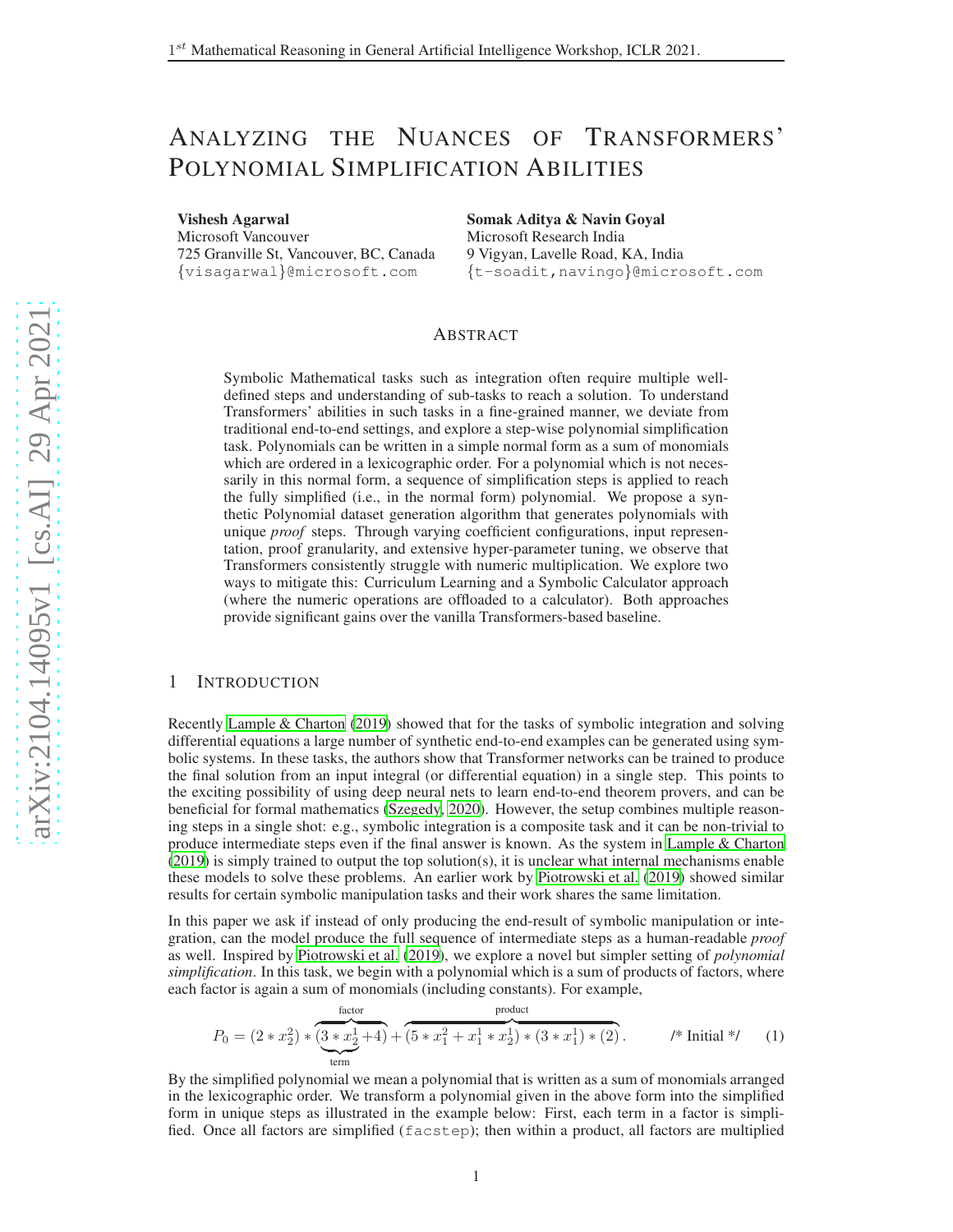(mulstep). Lastly, simplified products are summed (sumstep).

$$
P_0 = \frac{(2*x_2^2) * (3*x_2^1 + 4)}{(2*x_2^2 + 4)} + (5*x_1^2 + x_1^1 * x_2^1) * (3*x_1^1) * (2), \quad \text{/* FACTEP}^{*}
$$
 (2)  

$$
= (2*x_2^2) * (3*x_1 + 4) + (5*x_2^2 + x_1^1 * x_1^1) * (3*x_1^1) * (2)
$$
 (D) /\* EACSTEP \* (3)

$$
= (2 * x_2^2) * (3 * x_2 + 4) + \underbrace{(5 * x_1^2 + x_1^1 * x_2^1) * (3 * x_1^1) * (2)}_{= (2 * x_1^2) * (3 * x_2 + 4) + (5 * x_2^2 + x_1 * x_2) * (3 * x_1) * (2)} \quad (P_1), \text{/* RCSTER */} \tag{3}
$$

$$
= (2 * x_2^2) * (3 * x_2 + 4) + (5 * x_1^2 + x_1 * x_2) * (3 * x_1) * (2), (P_2), \n* MULTEP * (4)
$$

$$
= (6 * x23 + 8 * x22) + (5 * x12 + x1 * x2) * (3 * x1) * (2), \t\t (P3),/* MULTEP */ (5)
$$

$$
= (6 * x23 + 8 * x22) + (30 * x13 + 6 * x12 * x2), \t\t(P4),1 * SUMSTEP */ (6)
$$

<span id="page-1-1"></span>
$$
= 30 * x_1^3 + 6 * x_2^3 + 6 * x_1^2 * x_2 + 8 * x_2^2.
$$
 (P<sub>5</sub>),<sup>\*</sup> ENDPOINT <sup>\*</sup>. (7)

In addition to the above setting (termed COARSE), we define a FINER setting, where a facstep involves simplification of a single term, a mulstep involves multiplications of only two factors at once, and each sumstep involves addition of only two products at once. [Piotrowski et al.](#page-4-2) [\(2019\)](#page-4-2) explores the task of learning symbolic re-write of an entire expression. In contrast, in our setting, for step-wise prediction, at each step the system needs to find the candidate sub-expression and a relevant simplification type to perform the simplification. This setup resembles the traditional ATP setup where a system needs to learn and execute symbolic steps to reach a final solution. But it is much simpler, as for each step only one unique simplification is applicable. By the *proof* for the simplification of the initial polynomial  $(P_0)$  we mean the sequence of simplification steps (leading to  $P_1$  to  $P_5$  in the example above). A model trained on step-wise prediction task, can be used to generate a full proof: we start with an initial polynomial, and recursively feed the model output to itself, till it generates the final simplified polynomial (in the normal form). We say that a proof is correct when all steps are correct.

**Summary of our contributions.** (1) Definition of a step-wise polynomial simplification task and the dataset generation algorithm, (2) identification of bottlenecks in Transformers' math abilities validated with extensive hyperparameter search, (3) a neuro-symbolic experiment (to further understand one of these bottlenecks) where the arithmetic calculations are outsourced to a calculator, which results in significant gains across most configurations, and (4) curriculum learning for 1variable setting, where we observe significant gains (Table [18](#page-15-0) appendix [H\)](#page-13-0).

# 2 POLYNOMIAL SIMPLIFICATION DATASET & TASK SETUP

We use the the Sympy library to generate the symbolic polynomials and simplification steps. To have a fine-grained control over the generated polynomials and the proof steps, we consider starting polynomials which are sums of products (e.g.  $P_0$  in Eqn. [1\)](#page-0-0).<sup>[1](#page-1-0)</sup> We randomly sample starting point polynomials. For both COARSE and FINER configurations, we build the proof steps as follows: (1) first we do a sequence of facsteps where terms get collected within a factor (such as  $2x + 3x$  to  $5x, x<sup>1</sup>$  and  $1x$  become x); (2) then a sequence of mulsteps are performed where simplified factors are multiplied out; and (3) lastly, in sumstep simplified products are added together. The sequence of simplification steps till the endpoint constitute a full proof. The simplified endpoint polynomials are in normal form, similar to  $P_5$  in Eqn. [7.](#page-1-1)

Dataset Configurations. We vary dataset configurations along the following dimensions: (1) The number of variables in the polynomial is either 1 or 2; (2) coefficients size: the maximum coefficients in the polynomials, products and factors resp., are varied from  $\{60, 20, 5\}$  (SMALL), to  $\{120, 40, 8\}$  (MEDIUM) to  $\{300, 100, 10\}$  (LARGE) (DEFAULT is  $\{120, 40, 8\}$ ); (3) the maximum degree in polynomial and a factor has two configurations:  $\{6, 3\}$  (DEFAULT), and  $\{12, 5\}$  (MEDIUM DEGREE); (4) the maximum number of terms in a simplified product and a factor has two configurations:  $\{8, 3\}$  (DEFAULT), and  $\{20, 4\}$  (MEDIUM TERMS). For the latter, we also set maximum products in a sum and maximum factors in a product as 5 and 4 respectively. For variation along a dimension, defaults for other dimension is used, e.g., default degree and terms for SMALL CO-EFF. Lastly, we try a very large configuration (NO BACKTRACK) where maximum coefficients in polynomial, product and factor are {10125, 3375, 5}, maximum degree in polynomial and factor are {9, 3}; and maximum terms in a product is 27. This is a configuration, where no sampled factor, or product is ever rejected for violating any higher-level constraint; thus capturing the effect of all

<span id="page-1-0"></span><sup>&</sup>lt;sup>1</sup>Restriction over the form of the polynomial helps us generate unique proofs, which are easier to evaluate. Detailed sampling algorithm in appendix [A.](#page-4-3)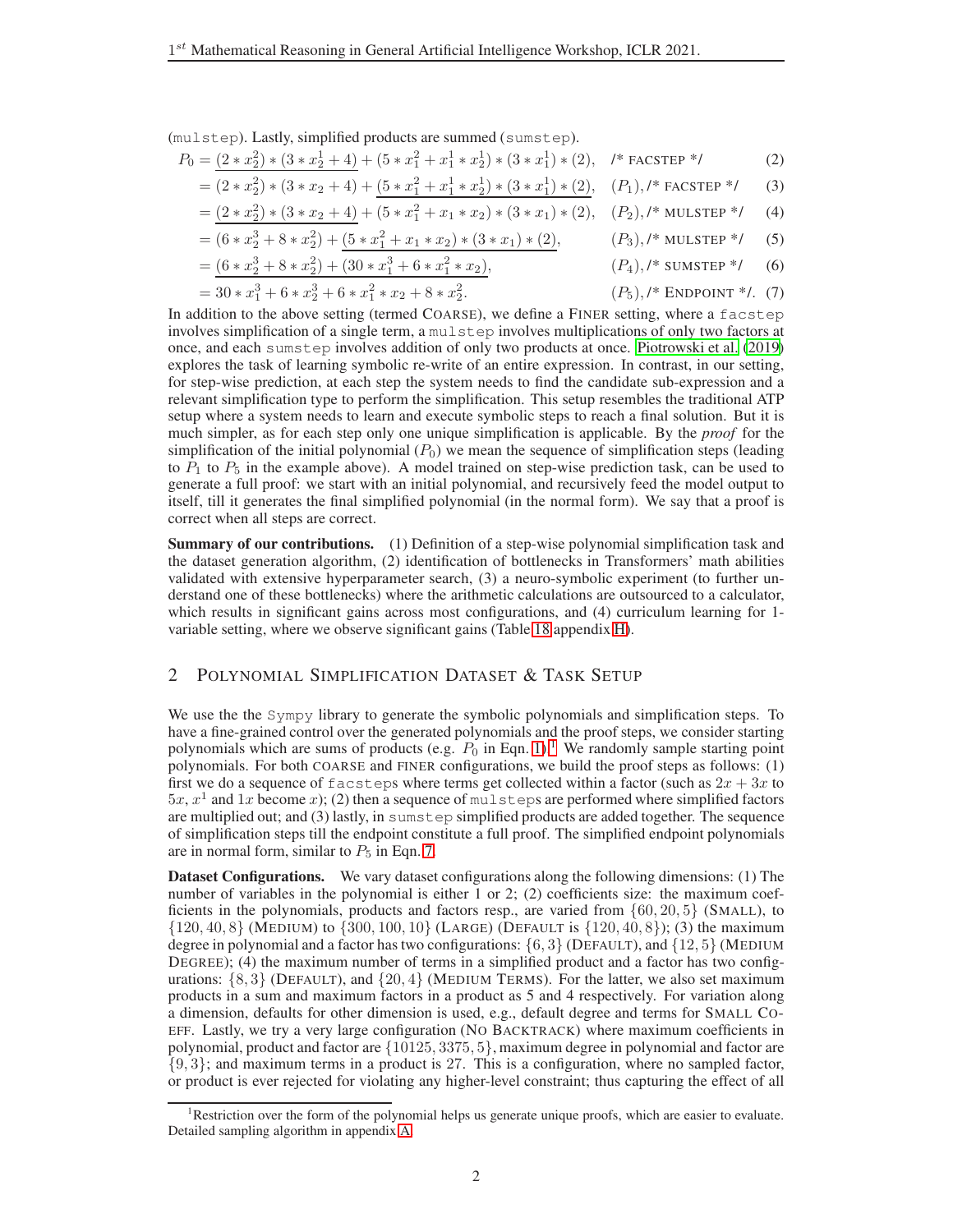constraints at once. As input representations, we vary between the *prefix* and *infix* traversals of the abstract syntax tree of the polynomial input as sequences.

Tasks and Metrics. We identify two tasks : (1) *step-wise prediction*: where an input polynomial is provided and the task is to perform the next proof step, and (2) *endpoint prediction*: where given a polynomial, the task is to predict the fully simplified polynomial in one shot. For a fair comparison with the *endpoint prediction* task, we evaluate the stepwise models on their full proof accuracy. We report the percentage of correct proofs (*full proof acc*) and percentage of correct steps (*stepwise acc*) using the model's top prediction (beam size 1) for every proof step . For the step-wise prediction task the full proof accuracy is the percentage of proofs where all individual proof steps are accurate.<sup>[2](#page-2-0)</sup> We also report the following: (1) error percentages grouped by each different types of steps (facstep, mulstep, and sumstep), (2) calibration scores of the systems based on a threshold. To compute the accuracy for an example (in both the tasks), we use the simplify method of Sympy library and check symbolically whether the difference between the predicted expression and the ground-truth expression is equal to zero. We also calibrate the model over how confident it is of its predictions, by taking the natural log ratio of probabilities of top 2 outputs with beam 5. Whenever the ratio is greater than a threshold (usually 5), we mark that output as being *sure*. Correspondingly, we report the sure rate (percentage of outputs marked *sure*), precision, recall and F-1 score for calibration.

#### 2.1 EXPERIMENTAL RESULTS

Our Model. We train a seq2seq network to predict the next proof step provided a polynomial as a sequence. We train a Transformer network [\(Vaswani et al., 2017\)](#page-4-4) architecture using Adam optimizer [\(Kingma & Ba](#page-4-5), [2014\)](#page-4-5). To compare across configurations, we use a default hyperparameter setting (denoted by TRANSFORMERS-S): 4 attention heads, 4 enc/dec layers, embedding size 256, learning rate 10<sup>−</sup><sup>4</sup> , batch size 32. For larger coefficient configurations, we do an exhaustive hyperparameter search varying Transformers size  $(S \text{ and } L)^3$  $(S \text{ and } L)^3$ , embedding size  $(256, 512)$ , learning rate (1e-4, 5e-4, 1e-5), dropout (0, 0.5), batch-size (32, 64, 128), input representation (prefix/infix) and proof granularity (coarse/fine). During training, we synthetically generate each batch of equations. To avoid collisions between train and test sets, we first use a fixed seed to generate the test and the validation sets of polynomial simplification full proofs and collect the simplified end-points. While sampling training batches, we make sure that the simplified versions of the input polynomial in the training batches, do not collide with any endpoints in the the test and validation set.<sup>[4](#page-2-2)</sup> During inference, we use beam-search with different beam widths (beam 1 and 5) to decode the expressions. For our results, beam width 1 is used for proof accuracy. Calibration results are produced using beam 5 decoding. During decoding, if any malformed (prefix or infix) expressions are generated, we report the percentage of such expressions.<sup>[5](#page-2-3)</sup>

For the Transformers-S setting, we report the results for one and two variables for all configurations in Tables [1](#page-3-0) and [6](#page-8-0) (appendix [D\)](#page-7-0). In Table [1,](#page-3-0) we observe that COARSE proof-steps with *Prefix* representation provides the best full proof accuracy for four out of six configurations (especially for larger coefficient sizes). From the calibration results, we see that the winning combinations often provide the highest calibration F-1 score (more prominent for 2 variables), indicating lesser ambiguity in the decision made. As coefficient sizes grow from SMALL COEFF to NO BACKTRACK, for 1 variable, the endpoint accuracy is only slightly higher (1 to 2%) than the full proof accuracy. For MEDIUM TERMS and MEDIUM DEGREE, the Endpoint accuracy shows a 3.6% and 13% improvement respectively. For 2 variables, endpoint task accuracy is much larger in most cases. From step-wise error analysis (Appendix Tables [8](#page-9-0) & [9\)](#page-10-0), shows that for 1 variable, more than 80% of the model errors occur in the multiplication step. In most cases, both factor simplification and addition cause close to 5% of the model errors each.

<span id="page-2-0"></span> $^{2}$ This is done using teacher forcing. We have attempted recursive proof generation as well, where the output from the decoder is fed to the encoder in the next step. With recursive generation, if in any step the model went wrong, it did not recover after that. Hence, *proof accuracy* with teacher-forcing is a lower bound on that.

<span id="page-2-1"></span> $3S = 4$  enc/dec layers, 4 H; L = 6 enc/dec layers, 8H. Learning rates were at first: 1e-2, 5e-3, 5e-4. But,  $\ln$  > 5  $*$  10<sup>-4</sup> resulted in near zero validation scores. Ir 10<sup>-5</sup> convergence took a long time.

<span id="page-2-2"></span><sup>&</sup>lt;sup>4</sup>Authors in [Piotrowski et al.](#page-4-2) [\(2019](#page-4-2)) show that the probability of such collisions in the generated integration dataset by [Lample & Charton \(2019\)](#page-4-0) to be quite high, and urge to report the test accuracy by accounting for such collisions explicitly.

<span id="page-2-3"></span> $5$ Similar to [Lample & Charton \(2019\)](#page-4-0), we find that the percentage of malformed outputs was very low ( $\lt$ 0.5%). So we did not explicitly correct for it.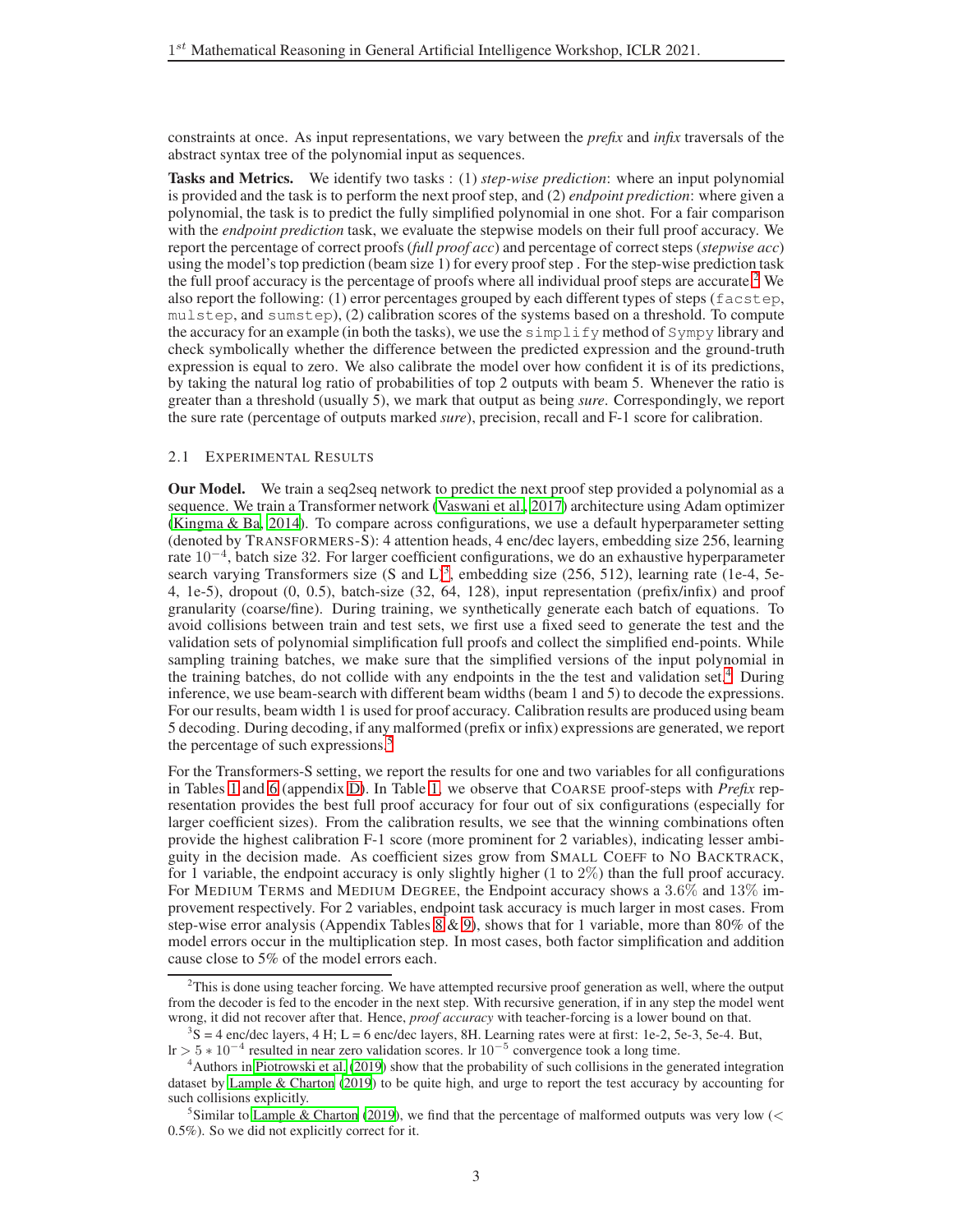<span id="page-3-0"></span>

| Polynomial         | Proof/Input   |      | Endpoint | #Train | Full Proof (Beam-1) |          |       | Step-wise (Beam-5) |       |       | Calibration (Beam-5) |                |
|--------------------|---------------|------|----------|--------|---------------------|----------|-------|--------------------|-------|-------|----------------------|----------------|
| Config             | Format        | #EE  | Endpoint |        | <b>Full Proof</b>   | Stepwise | Top-1 | Beam-5             | Sure  |       | R                    | F <sub>1</sub> |
|                    |               |      | Acc      |        | Accuracy            | Accuracy | Acc   | Acc                | Rate  |       |                      |                |
| <b>Small Coeff</b> | Fine/Infix    | 5M   | 96       | 4.8M   | 98.9                | 99.79    | 94.46 | 95                 | 92.38 | 100   | 97.8                 | 0.99           |
| Med Coeff          | Coarse/Prefix | 6.1M | 95.87    | 5.3M   | 93.6                | 98.58    | 86.6  | 88.47              | 82.83 | 99.88 | 95.54                | 0.98           |
| Large Coeff        | Coarse/Prefix |      | 85.87    | .5M    | 83.5                | 96.25    | 80.6  | 83.3               |       | 99.9  | 92.9                 | 0.96           |
| No BT              | Coarse/Prefix | 6.6M | 78.87    | 5.6M   | 79.7                | 95.38    | 81.93 | 85.57              | 72.2  | 100   | 88.12                | 0.94           |
| Med Deg            | Coarse/Infix  | 9.2M | 96.4     | 4.9M   | 92.8                | 98.26    | 87.18 | 88.96              | 81    | 100   | 93.05                | 0.96           |
| Med Terms          | Coarse/Prefix | 7M   | 89.8     | 4.3M   | 76.3                | 95.78    | 87.8  | 91.17              |       | 100   | 92.6                 | 0.96           |

Table 1: TRANSFORMERS-S results for 1 variable. Only highest proof accuracy combinations are shown for each coefficient configuration. Full results in Appendix.

<span id="page-3-1"></span>

| Polynomial     | Proof/Input | #Train | Full Proof (Beam-1) |          |         | Step-wise (Beam-5) |       | Calibration (Beam-5) |       |      |
|----------------|-------------|--------|---------------------|----------|---------|--------------------|-------|----------------------|-------|------|
| Config         | Format      |        | Full Proof          | Stepwise | $Top-1$ | Beam-5             | Sure  | D                    | R     | F1   |
|                |             |        | Accuracy            | Accuracy | Acc     | Acc                | Rate  |                      |       |      |
| Large          | h/infix     | 3.6M   | 84.6                | 96.79    | 96.5    | 98.02              | 91.62 | 99.93                | 94.88 | 0.97 |
| Coeff          | ca1/infix   | 3.2M   | 95.7                | 99.16    | 97.98   | 98.72              | 95.58 | 99.94                | 97.49 | 0.99 |
| N <sub>o</sub> | h/infix     | 3.2M   | 82.6                | 96.85    | 95.98   | 97.86              | 88.42 | 99.98                | 92.1  | 0.96 |
| Backtrack      | ca1/infix   | 3.8M   | 87.2                | 97.94    | 97.26   | 98.56              | 94.18 | 99.94                | 96.77 | 0.98 |
| Medium         | h/infix     | 3.3M   | 90.8                | 97.81    | 96.66   | 98.14              | 90.34 | 99.93                | 93.4  | 0.97 |
| Degree         | ca1/infix   | 2.8M   | 90.5                | 98.08    | 97.92   | 98.94              | 92.86 | 99.96                | 94.79 | 0.97 |
| Medium         | h/infix     | 3.5M   | 79.5                | 96.49    | 96.16   | 97.92              | 91.19 | 100                  | 94.82 | 0.97 |
| Terms          | cal/infix   | 3.7M   | 89.5                | 98.45    | 97.88   | 99.08              | 94.88 | 99.92                | 96.85 | 0.98 |

Table 2: 1 variable, hyperparmeter-tuning and symbolic calculator experiments. *h/\** rows denote the performance of models with best validation scores over all explored hyperparameter configurations (including input representation variations). cal/\* provides the same for the calculator setting for the best models after hyperparameter search. Full table in Appendix.

Symbolic Calculator. As 80% of the errors occurred in multiplication step, we separately tested the Transformer's ability to do arithmetic, by creating datasets involving multiplication and addition of 4-digit and 9-digit numbers. While the models quickly achieved an accuracy of 99% for addition; for multiplication, they could not go beyond even 1% after seeing 2M examples. Hence, we devise a setting where polynomial simplification steps only involve symbolic addition and multiplication, without any arithmetic manipulation. For example, for given expressions  $(3 * x_1) * (4 * x_1)$ , the model is trained to output  $[3 \times 4] \times x_1^2$ , where "[·]" signifies that a calculator needs to simplify the inner expression. In Tab. [2,](#page-3-1) we report results for both the standard and the calculator setting. Each row denotes the test-set results for the model with best validation score<sup>[6](#page-3-2)</sup>, for a fixed dataset configuration and input representation. As shown, in many configurations there is a significant increase in proof accuracy (11% in Large Coeff and Medium Terms) for both prefix and infix representation.

Curriculum Learning. For this task, the sub-tasks (addition, multiplication) and their dependencies are well-defined. To exploit such dependencies, we explore different curriculum strategies based on the Mastering-Rate-based (MR) curriculum learning algorithm by [Willems et al. \(2020](#page-4-6)). In this work, authors define the task dependencies as a graph, and a sub-task is only sampled from (or learnt) when its parent tasks are *mastered*. From our experiments (detailed in Appendix), we observe that in 1-variable setting, as coefficient size grows from SMALL, MEDIUM, LARGE to NO BACKTRACK - the improvements in full proof accuracy steadily increase from 1% to 10.84%.

Conclusion and Results Summary. We define the polynomial simplification task and present the synthetic dataset generation procedure. A default Transformers settings show that for smaller configurations, Transformers learn to generate whole proofs with very high accuracy. For large configurations, even with exhaustive hyper-parameter tuning, even a larger Transformer model suffers. We identify that arithmetic multiplication is a consistent bottleneck for Transformers. Through a neuro-symbolic model, where numeric operations are outsourced to a calculator, we observe high gains on full proof accuracy. Lastly, we observe carefully designed curricula can also boost full proof accuracy up to 10% for large coefficient sizes. These results indicate some potential ingredients that could be useful for designing very high accuracy models.

<span id="page-3-2"></span><sup>&</sup>lt;sup>6</sup>Full table and best hyperparameter settings per row in Appendix Table [10.](#page-11-0)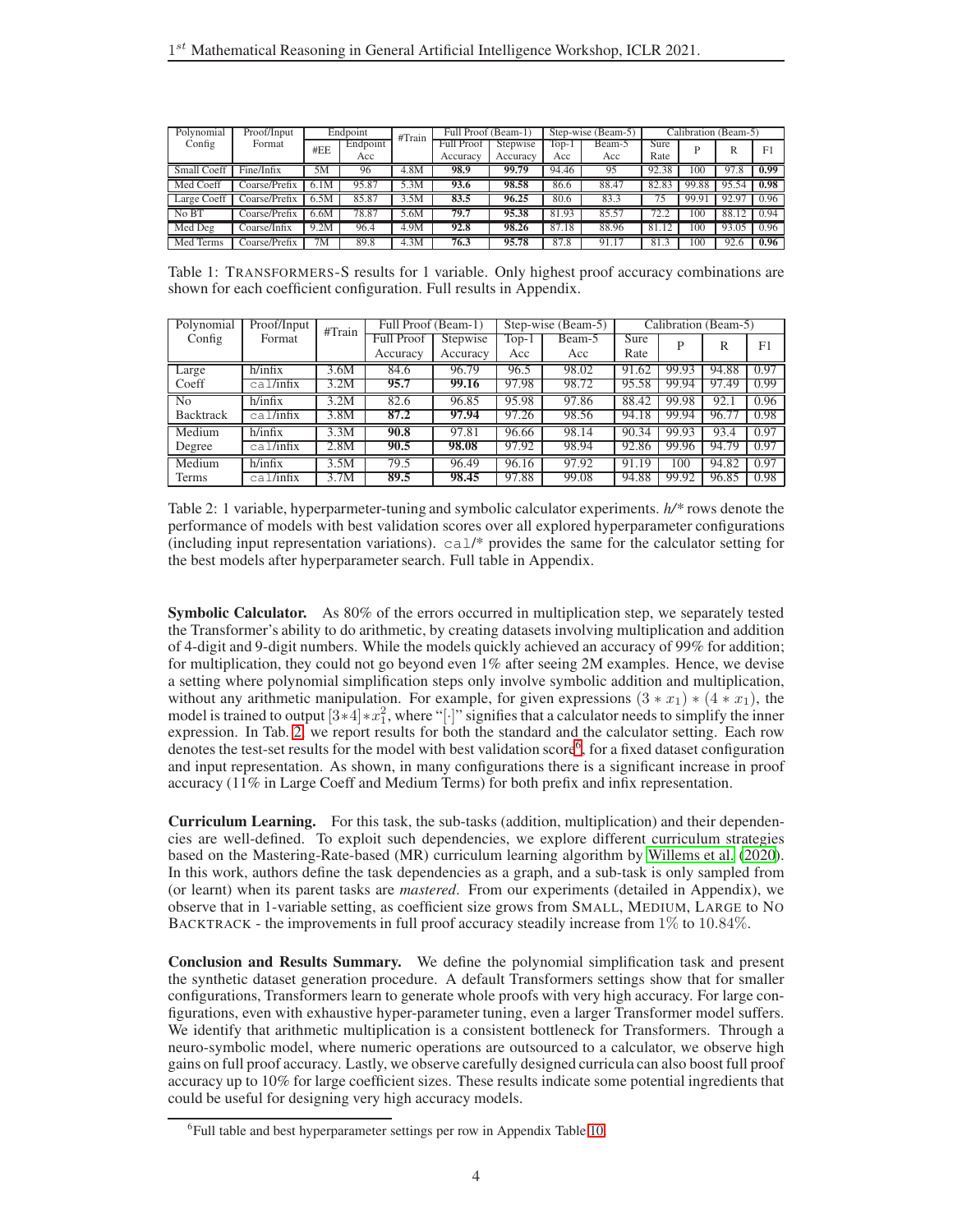## **REFERENCES**

- <span id="page-4-9"></span>Alex Graves, Marc G Bellemare, Jacob Menick, Rémi Munos, and Koray Kavukcuoglu. Automated curriculum learning for neural networks. In *International Conference on Machine Learning*, pp. 1311–1320, 2017.
- <span id="page-4-5"></span>Diederik P Kingma and Jimmy Ba. Adam: A method for stochastic optimization. *arXiv preprint arXiv:1412.6980*, 2014.
- <span id="page-4-0"></span>Guillaume Lample and François Charton. Deep learning for symbolic mathematics. In *International Conference on Learning Representations*, 2019.
- <span id="page-4-8"></span>Tambet Matiisen, Avital Oliver, Taco Cohen, and John Schulman. Teacher-student curriculum learning. *IEEE transactions on neural networks and learning systems*, 2019.
- <span id="page-4-2"></span>Bartosz Piotrowski, Josef Urban, Chad E. Brown, and Cezary Kaliszyk. Can neural networks learn symbolic rewriting?, 2019.
- <span id="page-4-1"></span>Christian Szegedy. A promising path towards autoformalization and general artificial intelligence. In Christoph Benzmüller and Bruce Miller (eds.), *Intelligent Computer Mathematics*, pp. 3–20, Cham, 2020. Springer International Publishing. ISBN 978-3-030-53518-6.
- <span id="page-4-4"></span>Ashish Vaswani, Noam Shazeer, Niki Parmar, Jakob Uszkoreit, Llion Jones, Aidan N Gomez, Łukasz Kaiser, and Illia Polosukhin. Attention is all you need. In *Advances in neural information processing systems*, pp. 5998–6008, 2017.

<span id="page-4-6"></span><span id="page-4-3"></span>Lucas Willems, Salem Lahlou, and Yoshua Bengio. Mastering rate based curriculum learning, 2020.

# A POLYNOMIAL SIMPLIFICATION DATASET CREATION AND THE SAMPLING ALGORITHM

We proceed similarly to Lample  $&$  Charton [\(2019\)](#page-4-0) to generate the symbolic polynomials and simplified steps synthetically using the Sympy library of Python. To have a fine-grained control over the generated polynomials and well-defined proof steps, we consider polynomials which are sums of products<sup>[7](#page-4-7)</sup>. We also note that symbolic generation using the Sympy library lets us ensure correctness of each generated expressions and validity of each steps.

#### A.1 NOTATIONS

We start with the set of variables  $x_P = \{x_1, \ldots, x_{\text{nvar}}\}$ . We represent the starting point polynomial  $P_0$  in  $x_{\mathcal{P}}$  as the sum of products of factors:

$$
\mathcal{P}_0 = P_1 + P_2 + \dots + P_{\text{nprod}},
$$
  
\n
$$
P_i = \prod_{j=1}^{\text{nfac}_i} f_{ij},
$$
\n(8)

where each factor  $(f_{ij})$  has the form  $f = \sum_k (a_k * \prod_l x_{kl}^{d_{kl}})$ , where  $x_{kl} \in x_{\mathcal{P}}$  (dropping i, j for clarity). Here coefficients  $a_k \in \mathbb{N}^+$ , and powers of the variables  $d_{kl} \in \mathbb{N}$ . nprod is the number of products and nfac<sub>i</sub> denotes the number of factors in  $P_i$ .

We denote the set of factors as  $f_{\mathcal{P}} = \{f_{ij} | \exists i, P_i = \prod_{j=1}^{\text{nfac}_i} f_{ij}\}\.$  The simplified endpoint polynomial is of the form  $\hat{\mathcal{P}} = \sum_{m=1}^q \hat{t}_m$ , where  $\hat{t}_m = \hat{a}_m * \prod_n x_n^{d_{mn}}$ , where  $x_n \in x_{\mathcal{P}}$ . We use the symbol  $\hat{P}_i$  to denote the simplified form of  $P_i$ . The functions terms(), vars(), coeffs() returns a list of terms, variables, coefficients in the input expression. Our sampling algorithm guarantees that the generated polynomial and its simplified endpoint abides by constraints on number of terms, products, factors and variables; limit on degree and coefficient sizes. An example is nprod  $\in \{2,\ldots,\max P_{\mathcal{P}}\}\.$  We provide the full list of constraints and notations in Table [3.](#page-5-0)

<span id="page-4-7"></span>The generation algorithm in Lample  $&$  Charton [\(2019](#page-4-0)) may generate nested sums and products. For such polynomials, an unique proof sequence is hard to define which makes whole *proof*s harder to evaluate. Our restriction over the form of the polynomial helps us generate unique proofs, which are easier to evaluate.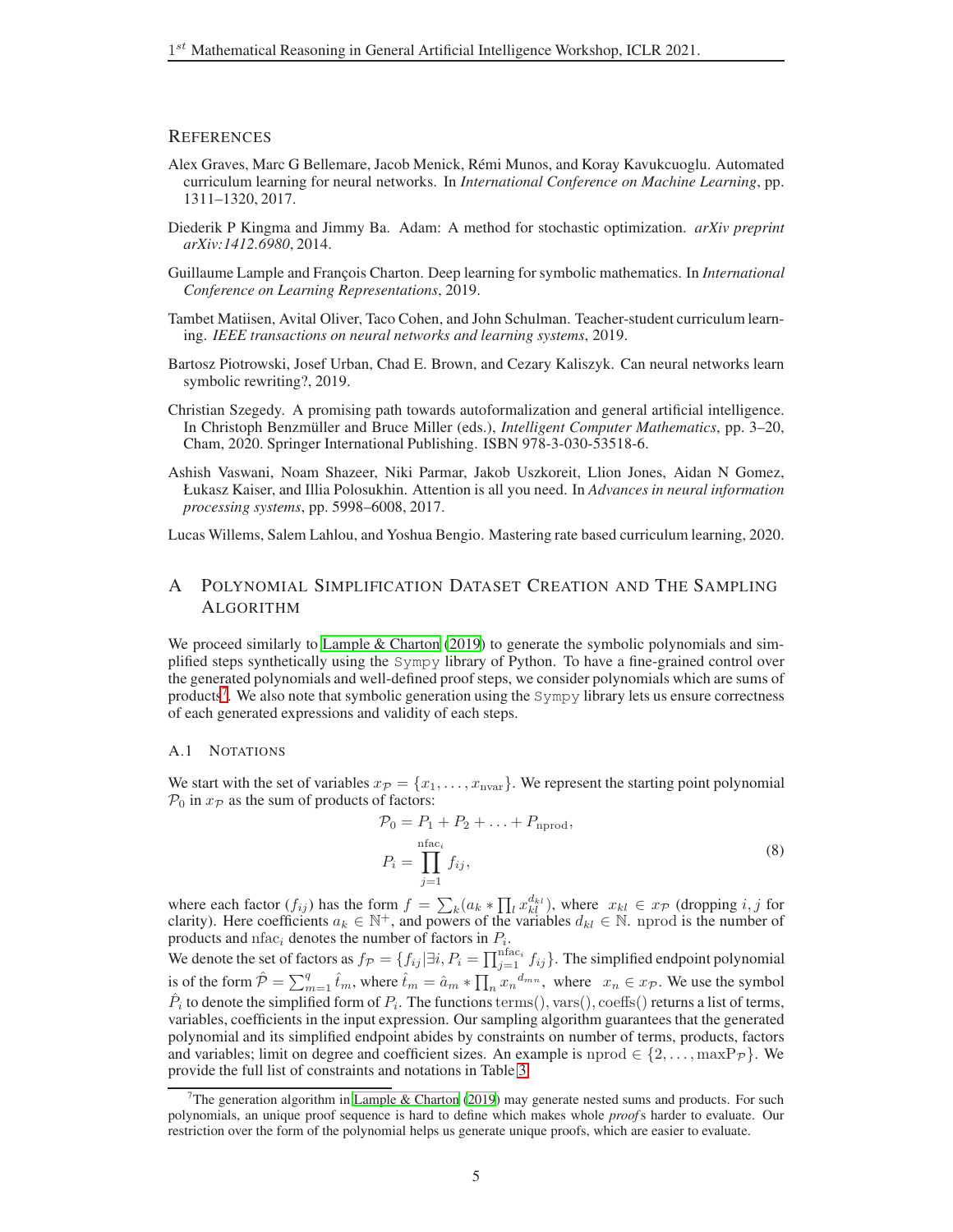<span id="page-5-0"></span>

| Term<br>Constraints        | #Products<br>#Factors in $P_i$<br>#Terms in $f_{ij}$<br>#Terms in $\ddot{P}_i$ | $nprod \in \{2,\ldots,\max P_{\mathcal{P}}\}\$<br>$\text{nfac}_i \in \{2,\ldots,\text{maxfp}\}, \forall i \in \{1,\ldots,\text{nprod}\}\$<br>$ \text{terms}(f_i)  \in \{1,\ldots,\text{maxT}_f\}, \forall f_i j \in f_{\mathcal{P}}$<br>$ \text{terms}(\hat{P}_i)  \leq \max \text{Tr}{\forall P_i \in \mathcal{P}_0}$ |
|----------------------------|--------------------------------------------------------------------------------|------------------------------------------------------------------------------------------------------------------------------------------------------------------------------------------------------------------------------------------------------------------------------------------------------------------------|
| Degree<br>Constraints      | #Degree in $\overline{P}$<br>#Degree in $f_{ij}$                               | $\sum_{i} d_{mn} \leq D_{\mathcal{P}}, \forall m \hat{t_m} \in \text{terms}(\hat{P}), \forall n \; x_n \in \text{vars}(\hat{t_m})$<br>$\sum_{i} d_{kl} \leq D_f, \forall k \; \text{terms}(f_{ij}), \forall f_{ij} \in f_{\mathcal{P}}$                                                                                |
| Variable<br>Constraints    | #Variables in $P_0$<br>#Variables in $P_i$<br>#Variables in $f_i$              | $ x_{\mathcal{P}}  \leq V_{\mathcal{P}}$<br>$ \text{vars}(P_i)  \le V_P, \forall P_i \in \mathcal{P}_0$<br>$ \text{vars}(f_{ii})  \leq V_f, \forall f_i \in f_{\mathcal{P}}$                                                                                                                                           |
| Coefficient<br>Constraints | Coeff in $\overline{P}$<br>Coeff in $\hat{P}_i$<br>Coeff in $f_i$              | $\hat{a}_i \leq C_{\mathcal{P}}, \forall \hat{a}_i \in \text{coeffs}(\hat{P})$<br>$\hat{a}_{ij} \leq C_P, \forall a \text{ coeffs}(\hat{P}_i), \forall P_i \in \mathcal{P}_0$<br>$a_k \leq C_f$ , $\forall a$ coeffs $(f_{ij})$ , $\forall f_{ij} \in f_{\mathcal{P}}$                                                 |

Table 3: List of notations, and corresponding constraints that a generated polynomial satisfies.

## A.2 BUILDING A POLYNOMIAL PROOF

Here, we briefly describe the starting polynomial generation process; detailed algorithm is in the appendix. Any randomly sampled polynomial (represented as a sum of products) can be included as a starting point in the dataset as long as the polynomial respects certain configuration parameters (in Appendix Table [3\)](#page-5-0). This is unlike Lample  $&$  Charton (2019), where many randomly generated integrals (or differential equations) might not have a solution. Hence, we randomly sample the constraint parameters in a top-down manner; and then construct terms, factors and products in a bottomup manner using the parameters. We first sample the following 1) a set of participating variables (  $x_{\mathcal{P}}$ ), 2) maximum degree for any monomial in the simplified polynomial (mdeg), and 3) the number of products in the starting polynomial (nprod). We then call the algorithm buildProduct (Algorithm [1](#page-5-1) in appendix) to create nprod individual products.

#### Algorithm 1: BuildProduct (Sampling Products)

```
Input: x_{\mathcal{P}}, mdeg
  Constraints: nvars prod, max coeff prod, max fac prod, max terms prod
  Output: A list of factors F_{seq}1 Sample nvar \in \{num\_vars\_fac, \ldots, nvars\_prod\}2 \nu var = min(|x_{\mathcal{P}}|, nvar)3 Sample nvar variables from x_{\mathcal{P}} as x_{\mathcal{P}} // Variable set for this product
4 Sample nfac \in \{2,...,\text{max\_fac\_prod}\} // #Factors for this product
  /* Get maximum degree, terms and coefficient available */s rdegree = mdeg, rterms = max terms prod, rcoeff = max coeff prod
6 \textit{crrod} = 1 // Keeping track of product built till now
7 F_{seq} = [8 for j \leftarrow 1 to nfac do
 9 \mid f_j = \text{buildFactor}(x_{\mathcal{P}_i},rdegree,rterms,roeff)/* Update degree, terms and coefficient for next factor */
10 cprod = cprod \ast f<sub>i</sub>
11 rdegree = \text{rdegree} - \text{degree}(f_i)12 rterms = max \text{terms} prod/|terms(cprod)|13 r\text{coeff} = \text{max} \text{coeff} \text{prod} / \text{max}( \text{coeff} \text{f}(\text{cprod}))14 Append f_j in F_{seq}15 if rdegree == 0 then
16 break
17 end
18 end
19 Shuffle F_{seq}
```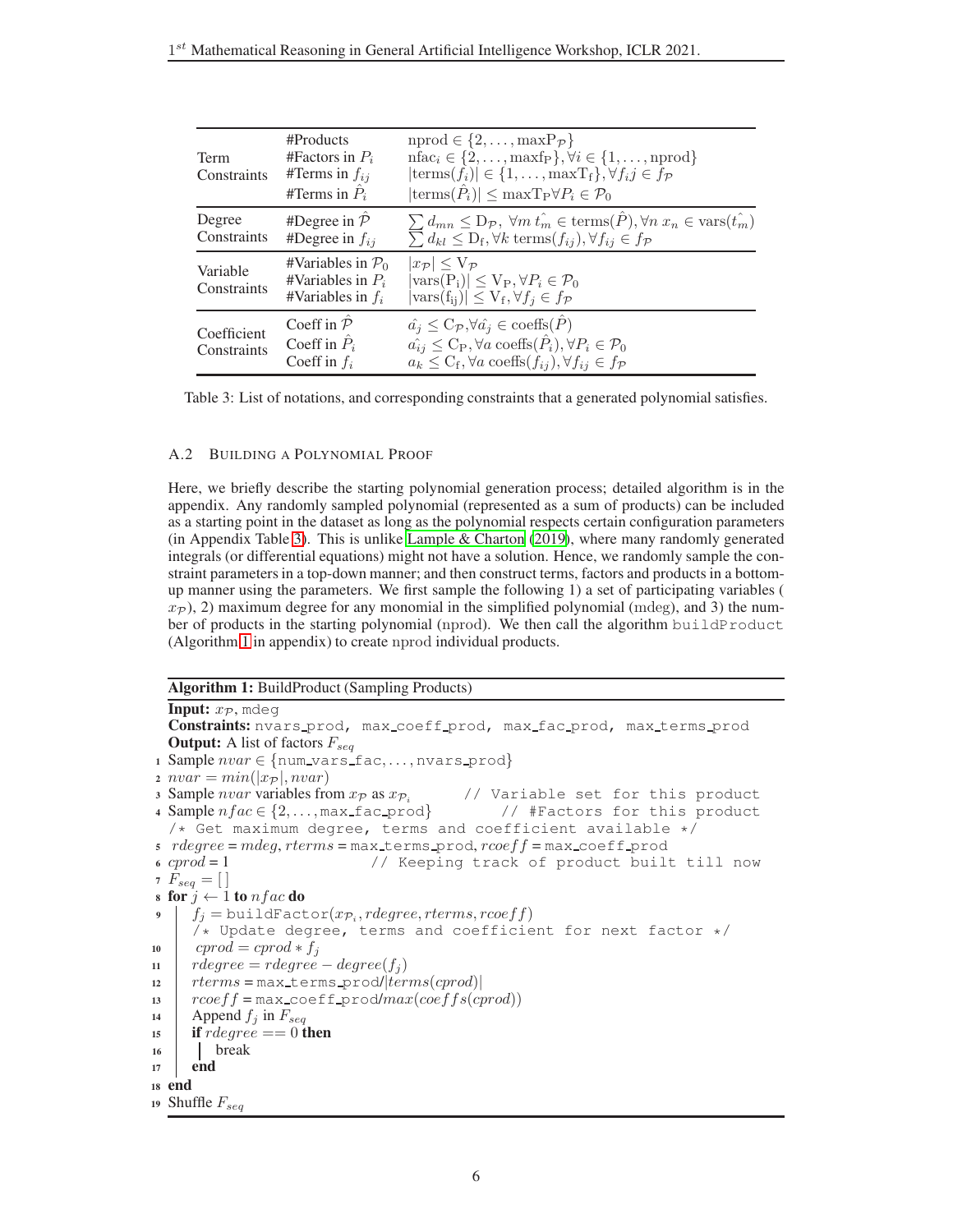**Building a Product** In buildProduct (Algorithm [1\)](#page-5-1), first we sample nfac<sub>i</sub>, the maximum number of factors in the product  $(P_i)$ . We then build factors sequentially. For each new factor, we sample a subset of variables in a factor. We pass on product-level constraints such as maximum degree in a product, maximum terms in a product, and maximum coefficient for a product as rdegree, rterms and rcoeff respectively; and call the sub-routine buildFactor (Algorithm [2](#page-6-0) to create a factor. After a factor is sampled, the constraints rdegree, rterms and rcoeff are updated. buildFactor is used to create at most nfac<sub>i</sub> factors, that all abide by the above constraints and stops if the limit of maximum degree in the product is reached. The terms in a factor are arranged in a lexicographical order. Since, this sequential generation of factors may induce a certain pattern of decreasing degrees and coefficients, we shuffle the factors to create the final product.

Simplification Steps and Full Proof For both COARSE and FINER configurations, we build the *proof* steps in the following way: 1) first we do a sequence of facsteps where terms get collected within a factor (such as  $2x + 3x$  to  $5x$ ,  $x^1$  and  $1x$  becomes x); 2) then a sequence of mulsteps are performed where simplified factors are multiplied out; and 3) lastly, in sumstep simplified products are added together. As mentioned before, the sequence of simplification steps till the endpoint constitute a full *proof*.

The polynomial sampling algorithms buildProduct and buildFactor are provided in Algorithms [1](#page-5-1) and [2](#page-6-0) respectively.

| <b>Algorithm 2: BuildFactor (Sampling A Factor)</b>                                          |
|----------------------------------------------------------------------------------------------|
| <b>Input:</b> $x_{\mathcal{P}_i}$ , rdegree, rterms, rcoef f                                 |
| Constraints: num_vars_fac, max_coeff_fac, max_terms_fac,                                     |
| max_degree_fac                                                                               |
| <b>Output:</b> A factor $f_i$ , Number of terms $nterms_i$                                   |
| 1 Sample $nvar \in \{1, \ldots, \text{num\_vars\_fac}\}\$                                    |
| 2 cvars = Sample nvar variables from $x_{\mathcal{P}_i}$ // Variable set for this factor     |
| 3 Sample $nterms \in \{1, , min(max \text{terms\_fac}, rterms)\}$                            |
| // # Terms for this factor                                                                   |
| 4 Sample $\{d_k\}_{k=1}^{nterms}$ , s.t. $d_k \in \{0, \ldots, min(max\_degree\_fac, ridge,$ |
| // Term degrees: degree 0 allows for constant terms                                          |
| 5 Sample ${c_k}_{k=1}^{nterms}$ , s.t. $c_k \in \{1, \ldots, min(max\_coeff\_fac,́rcoeff)\}$ |
| // Term coefficients                                                                         |
| 6 for $k \leftarrow 1$ to nterms do                                                          |
| $\tau$   selects $d[k]$ variables from <i>cvars</i> with replacement                         |
| // E.g. if $d[k] = 4, cvars = [x_1, x_2]$ . May sample $[x_1, x_2, x_1, x_1]$                |
| 8 Convert the selected d[k] variables to a term // $t_k = c_k * x_1^3 * x_2$ ,               |
| <sub>9</sub> end                                                                             |
| 10 $f_j = \sum_{k=1}^{nterms} t_k$                                                           |
| 11 return $f_i$ ;                                                                            |

# <span id="page-6-0"></span>B RESULT TABLE: FAQS

## Q: How do you generate a proof?

We feed each input step to the model, and get the next step using greedy decoding.

#### Q: When is a proof marked correct?

When all the intermediate steps generated and the final simplified polynomial match the ground truth. These results are recorded in the full proof major column.

## Q: When is the step-wise major column then?

We also tried using beam-5 for decoding. The results for that are summarised, per step, in the step-wise major column.

## Q: Why are "full proof > stepwise accuracy" and "step-wise > top-1 accuracy" different?

As explained earlier, full proof results are with greedy decoding, and step wise are with beam-5. Since the top output for beam-5 can be different from greedy decoding, we have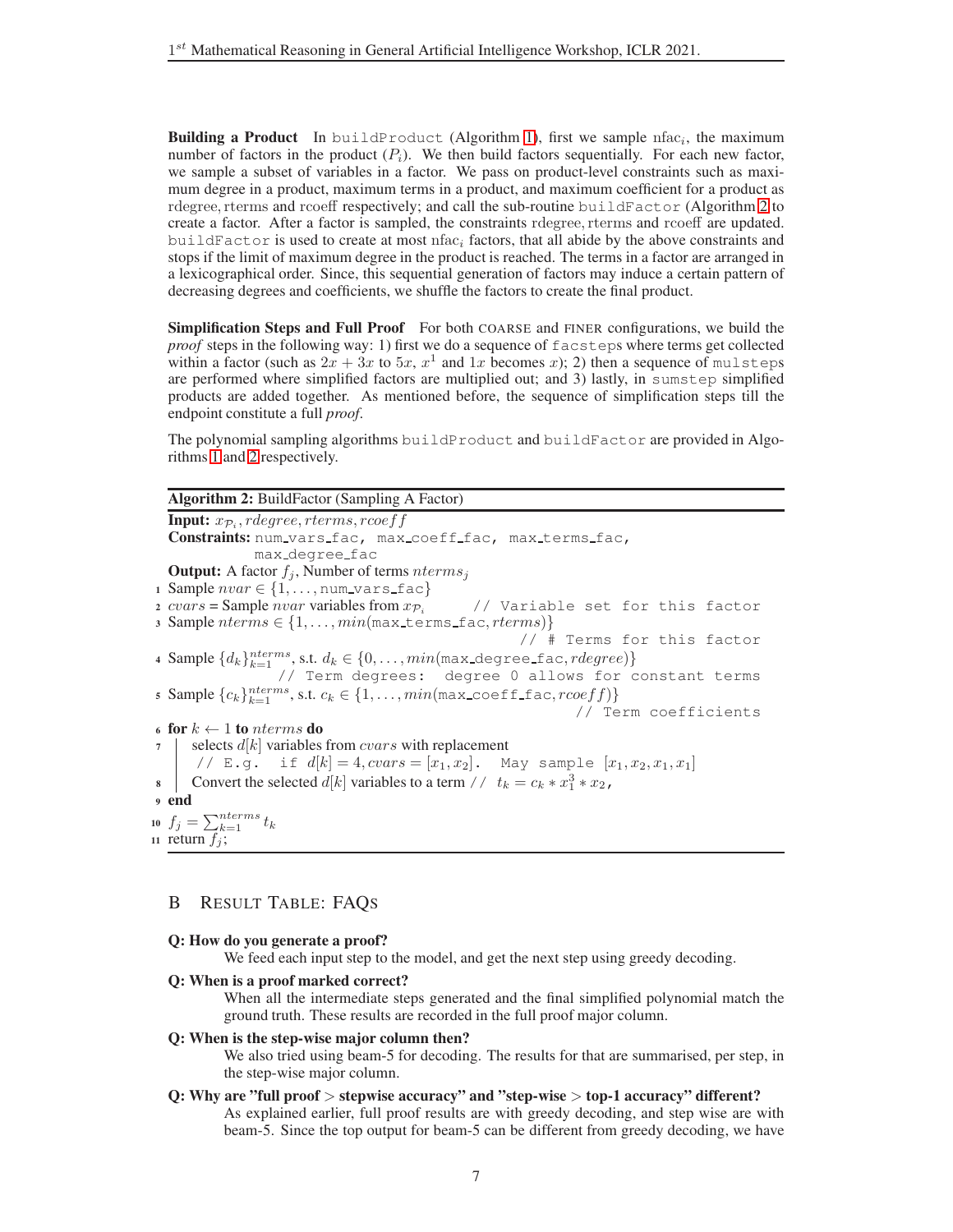these two different metrics. As one can see, greedy decoding usually does better than beam search.

#### Q: How are "step-wise > top-1 accuracy" and "step-wise > beam-5 accuracy" different?

Both of those metrics are for beam-5 decoding. Top-1 accuracy measures how many times the top outputs in the beam matches the ground truth, whereas beam-5 accuracy measures how many times *ANY* output in the beam matches ground truth.

## Q: What is calibration?

Calibration is used to quantify how confident a model of its predictions. If the top prediction of a model also has a very low probability, we can say that the model is not able to come up with a good answer. We use the log ratio of model probability of top 2 outputs with beam-5 decoding to measure how sure model is of its top prediction. We call this ratio the confidence score of the model.

## Q: Why use the log *ratio of top 2*?

Note that in our configuration, only one output is correct for each input. In our experiments we found that when the model found the correct output, it gave a very high score to it, and low scores for rest of the beam predictions. Whereas, when it gave incorrect answers, the top few beam outputs had similar (and low) scores. So, we use the log ratio measure for confidence.

## Q: How do you know when the confidence score is enough to mark an output as sure?

We used AUC-ROC and AUPRC to calibrate a threshold for the model calibration scores. An output with score above the threshold is marked "sure" and below that is marked "unsure".

## Q: What are the subcolumns under the calibration major column?

Sure rate is the %age of outputs marked as correct. Precision measures how many sure outputs are correct. Recall measures how many of the correct outputs were marked as sure. The F-1 score is calculated using that precision and recall.

## Q: Finally, what are #EE and #Train?

To compare the sample efficiency with the baseline models, we note the number of examples the models see before convergence. Note that for the ENDPOINT model, an example consists of an initial polynomial and final simplified version pair. Whereas for the stepwise models, one example consists of one proof step (NOT the whole proof).

# C PROBLEM SPACE SIZE ESTIMATION

For smaller configurations, it is probable that eventually all simplified polynomials would be included in the training data. To account for this, we estimate the problem space size for each configuration and report the size of training data for comparison. We randomly generate two sets of starting polynomials say  $S_1$  and  $S_2$ , and check for collisions among them. Assuming the actual size is X and uniform distribution over all starting polynomials, the expected number of collisions would be  $R = \frac{S_1 * S_2}{X}$ . Using the above method, we estimate the number of un-simplified polynomials and the number of unique endpoints, and report in Table [4.](#page-8-1) We observe that compared to the number of training examples it took for the models to converge in both End-point and Step-wise prediction tasks, the space of possible equations is often 25 (or more) times higher.

Sampled polynomials are not uniformly distributed as we assign an equal probability while sampling polynomials of lower and higher degrees, say 3 and 6; whereas there are more polynomials of degree 6 than degree 3. For non-uniform distributions, we expect more collisions as higher probability equations are more likely to occur in both  $S_1$  and  $S_2$ . Moreover, since many equations may map to the same endpoint, such collisions for endpoints are even more likely. Thus, our empirical estimate of the population size provides a lower bound on the true value.

# <span id="page-7-0"></span>D INPUT REPRESENTATION (ADDITIONAL RESULTS)

For TRANSFORMERS-S setting, we present the complete results for 1 variable in Table [5.](#page-8-2) For 2 variables, the COARSE configuration results are in Table [6](#page-8-0) and FINE configuration in Table [7.](#page-9-1) The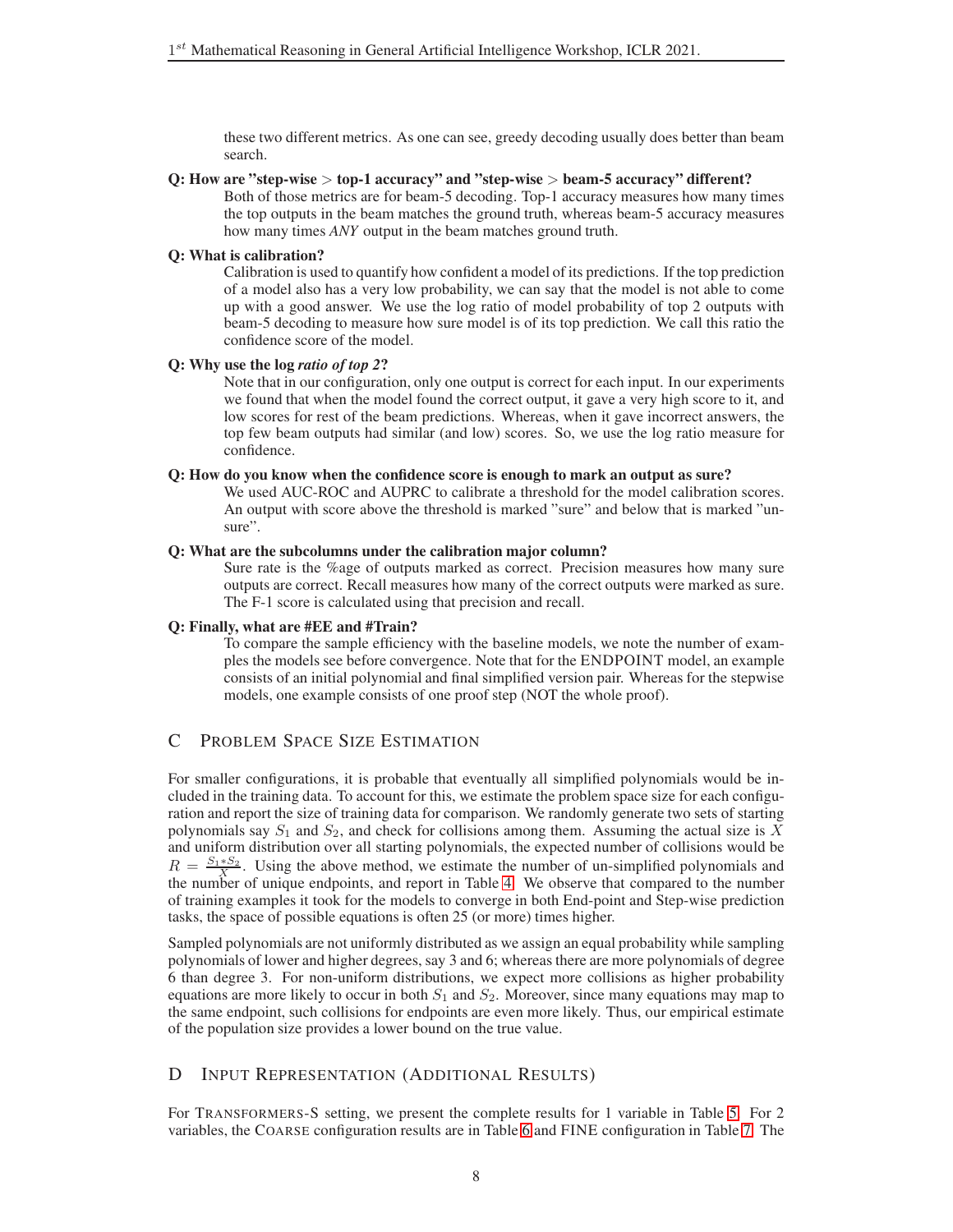<span id="page-8-1"></span>

| Config              |               | $NVAR = 1$         |               | $\overline{\text{NVAR}} = 2$ |
|---------------------|---------------|--------------------|---------------|------------------------------|
|                     | Equation      | Endpoint           | Equation      | Endpoint                     |
|                     | Size Estimate | Size Estimate      | Size Estimate | Size Estimate                |
| <b>SMALL COEFF</b>  | 104M          | 8.24M              | 184M          | 27.4M                        |
| <b>MEDIUM COEFF</b> | 179M          | 16.3M              | 325M          | 42.4M                        |
| <b>LARGE COEFF</b>  | 289M          | 32M                | 507M          | 68.8M                        |
| <b>NO BACKTRACK</b> | 324M          | 54.9M              | 538M          | 104M                         |
| <b>MEDIUM DEG</b>   | 459M          | 67.4M              | 902M          | 144M                         |
| <b>MEDIUM TERMS</b> | 866M          | $3\overline{1.5M}$ | 1.73B         | 801M                         |

Table 4: Size Estimates for the problem space, after generating sets of size 5M.

errors made by the models for 1 Variable and 2 Variable settings are presented in Tables [8](#page-9-0) and [9](#page-10-0) respectively.

<span id="page-8-2"></span>

| Polynomial       | Proof/Input   |      | Endpoint | #Train | Full Proof (Beam-1) |          |         | Step-wise (Beam-5) |       | Calibration (Beam-5) |       |      |
|------------------|---------------|------|----------|--------|---------------------|----------|---------|--------------------|-------|----------------------|-------|------|
| Config           | Format        | #EE  | Endpoint |        | <b>Full Proof</b>   | Stepwise | $Top-1$ | Beam-5             | Sure  | P                    | R     | F1   |
|                  |               |      | Acc      |        | Accuracy            | Accuracy | Acc     | Acc                | Rate  |                      |       |      |
|                  | Coarse/Infix  | 5M   | 96       | 3.6M   | 95                  | 98.83    | 88.13   | 89.67              | 83.2  | 100                  | 94.4  | 0.97 |
| Small            | Fine/Infix    | 5M   | 96       | 4.8M   | 98.9                | 99.79    | 94.46   | 95                 | 92.38 | 100                  | 97.8  | 0.99 |
| Coeff            | Coarse/Prefix | 5.2M | 97.8     | 3.2M   | 95.3                | 98.97    | 87.83   | 89.37              | 83.03 | 100                  | 94.54 | 0.97 |
|                  | Fine/Prefix   | 5.2M | 97.8     | 4.4M   | 96.9                | 99.4     | 95.1    | 95.83              | 93.13 | 99.96                | 97.9  | 0.99 |
|                  | Coarse/Infix  | 4.1M | 91.2     | 4.3M   | 92.8                | 98.24    | 88.97   | 91.67              | 84.3  | 100                  | 94.75 | 0.97 |
| Medium           | Fine/Infix    | 4.1M | 91.2     | 2.9M   | 90.3                | 97.99    | 86.1    | 87.68              | 81.14 | 100                  | 94.24 | 0.97 |
| Coeff            | Coarse/Prefix | 6.1M | 95.87    | 5.3M   | 93.6                | 98.58    | 86.6    | 88.47              | 82.83 | 99.88                | 95.54 | 0.98 |
|                  | Fine/Prefix   | 6.1M | 95.87    | 4.5M   | 91.7                | 98.37    | 95.1    | 96.43              | 91.27 | 100                  | 95.97 | 0.98 |
|                  | Coarse/Infix  | 4.8M | 83.73    | 3.4M   | 82.1                | 95.97    | 92.34   | 94.22              | 87.2  | 99.98                | 94.41 | 0.97 |
| Large            | Fine/Infix    | 4.8M | 83.73    | 3.4M   | 82.5                | 96.44    | 92.32   | 94.26              | 87.5  | 99.98                | 94.76 | 0.97 |
| Coeff            | Coarse/Prefix | 6.5M | 85.87    | 3.5M   | 83.5                | 96.25    | 80.6    | 83.3               | 75    | 99.91                | 92.97 | 0.96 |
|                  | Fine/Prefix   | 6.5M | 85.87    | 3.2M   | 82                  | 96.32    | 79.13   | 80.63              | 75.57 | 99.96                | 95.45 | 0.98 |
|                  | Coarse/Infix  | 5.9M | 80.1     | 3.8M   | 75.6                | 94.62    | 72.74   | 77.28              | 61.8  | 99.9                 | 84.88 | 0.92 |
| N <sub>0</sub>   | Fine/Infix    | 5.9M | 80.1     | 4M     | 74.5                | 94.76    | 88.34   | 90.9               | 79.44 | 99.92                | 89.86 | 0.95 |
| <b>Backtrack</b> | Coarse/Prefix | 6.6M | 78.87    | 5.6M   | 79.7                | 95.38    | 81.93   | 85.57              | 72.2  | 100                  | 88.12 | 0.94 |
|                  | Fine/Prefix   | 6.6M | 78.87    | 4.2M   | 74.7                | 95.23    | 79      | 82.03              | 72.23 | 100                  | 91.43 | 0.96 |
|                  | Coarse/Infix  | 9.2M | 96.4     | 4.9M   | 92.8                | 98.26    | 87.18   | 88.96              | 81.12 | 100                  | 93.05 | 0.96 |
| Medium           | Fine/Infix    | 9.2M | 96.4     | 3.3M   | 83.4                | 96.12    | 88.26   | 90.44              | 83.04 | 99.95                | 94.04 | 0.97 |
| Degree           | Coarse/Prefix | 7M   | 94.33    | 4.3M   | 87.7                | 96.82    | 77.33   | 82.13              | 69.33 | 100                  | 89.66 | 0.95 |
|                  | Fine/Prefix   | 7M   | 94.33    | 5.9M   | 90.6                | 97.92    | 82.2    | 83.7               | 77.27 | 99.96                | 93.96 | 0.97 |
|                  | Coarse/Infix  | 4.6M | 81.9     | 2.3M   | 72.7                | 93.99    | 79.44   | 82.22              | 68.22 | 99.97                | 85.85 | 0.92 |
| Medium           | Fine/Infix    | 4.6M | 81.9     | 2.8M   | 75.1                | 95.42    | 86.2    | 88.48              | 76.72 | 99.92                | 88.93 | 0.94 |
| Terms            | Coarse/Prefix | 7M   | 89.8     | 4.3M   | 76.3                | 95.78    | 87.8    | 91.17              | 81.3  | 100                  | 92.6  | 0.96 |
|                  | Fine/Prefix   | 7M   | 89.8     | 3.2M   | 74.8                | 95.55    | 87.67   | 90.4               | 76.9  | 100                  | 87.72 | 0.93 |

Table 5: Results for 1 variable in the COARSE and FINE configuration for both Infix and Prefix representation.

<span id="page-8-0"></span>

| Polynomial       | Input  |      | Endpoint | #Train | Full Proof (Beam-1) |          |       | Step-wise (Beam-5) |               | Calibration (Beam-5) |       |      |
|------------------|--------|------|----------|--------|---------------------|----------|-------|--------------------|---------------|----------------------|-------|------|
| Config           | Format | #EE  | Endpoint |        | <b>Full Proof</b>   | Stepwise | Top-1 | Beam-5             | Sure          | P                    | R     | F1   |
|                  |        |      | Acc      |        | Accuracy            | Accuracy | Acc   | Acc                | Rate          |                      |       |      |
| Small            | Infix  | 4.3M | 94.7     | 3.7M   | 87.9                | 97.01    | 88.9  | 91                 | 81.07         | 100                  | 91.19 | 0.95 |
| Coeff            | Prefix | 4.5M | 93.93    | 5.3M   | 91.2                | 98.08    | 83.83 | 86.7               | $7.5^{\circ}$ | 100                  | 92.52 | 0.96 |
| Medium           | Infix  | 7M   | 95.3     | 5.3M   | 88.5                | 97.35    | 90.98 | 93.7               | 84.64         | 99.98                | 93.01 | 0.96 |
| Coeff            | Prefix | 5.2M | 92.77    | 4.8M   | 84.5                | 96.03    | 89.57 | 92.93              | 81.27         | 99.96                | 90.7  | 0.95 |
| Large            | Infix  | 9M   | 91.8     | 3.8M   | 80.4                | 95.18    | 90.44 | 93.14              | 82.74         | 99.93                | 91.42 | 0.95 |
| Coeff            | Prefix | 6.1M | 86.6     | 5.4M   | 83.7                | 96.23    | 92.23 | 94.57              | 86.03         | 100                  | 93.28 | 0.97 |
| No.              | Infix  | 8.6M | 83.8     | 5М     | 72.7                | 93.13    | 75.48 | 78.74              | 64.4          | 100                  | 85.32 | 0.92 |
| <b>Backtrack</b> | Prefix | 7.1M | 79.2     | 4.3M   | 63.2                | 89.87    | 72.07 | 76.43              | 59.4          | 99.94                | 82.38 | 0.9  |
| Medium           | Infix  | 4.9M | 87.9     | 5.1M   | 80.5                | 95.13    | 90.3  | 92.53              | 80.63         | 100                  | 89.29 | 0.94 |
| Degree           | Prefix | 5.2M | 83.73    | 6.1M   | 83.4                | 96.41    | 92.07 | 94.43              | 83.13         | 99.96                | 90.26 | 0.95 |
| Medium           | Infix  | 8.5M | 90       | 3.8M   | 64                  | 92.03    | 80.5  | 83.66              | 66.62         | 100                  | 82.76 | 0.91 |
| Terms            | Prefix | 6.6M | 87.07    | 6.3M   | 67.8                | 93.58    | 89.7  | 91.57              | 80.33         | 99.96                | 89.52 | 0.94 |

Table 6: Results for 2 variables for the COARSE configuration for both Infix and prefix representations.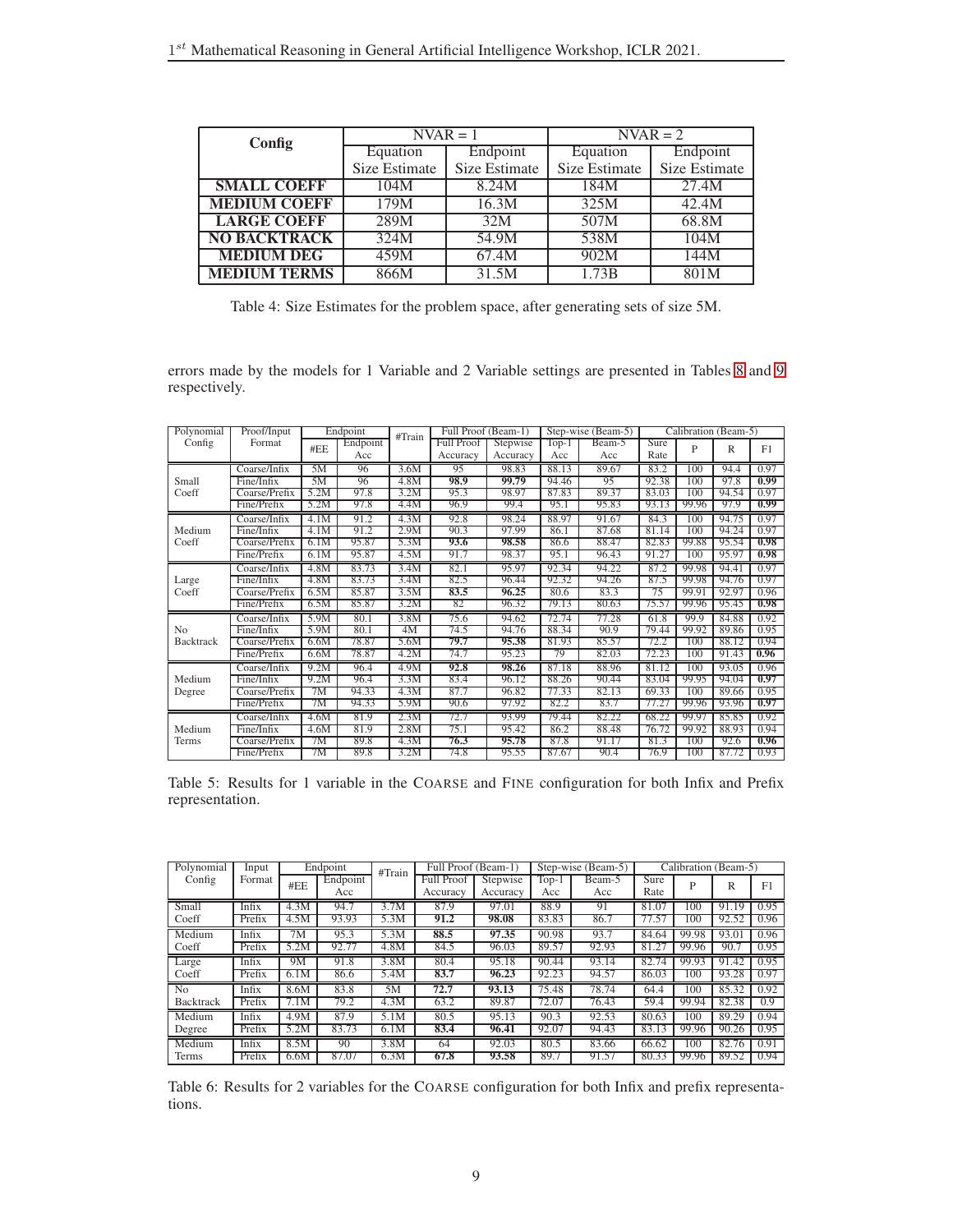<span id="page-9-1"></span>

| Polynomial       | Proof/Input |                 | Endpoint | #Train | Full Proof (Beam-1) |          |         | Step-wise (Beam-5) |       |       | Calibration (Beam-5) |      |
|------------------|-------------|-----------------|----------|--------|---------------------|----------|---------|--------------------|-------|-------|----------------------|------|
| Config           | Format      | #EE             | Endpoint |        | <b>Full Proof</b>   | Stepwise | $Top-1$ | Beam-5             | Sure  | P     | R                    | F1   |
|                  |             |                 | Acc      |        | Accuracy            | Accuracy | Acc     | Acc                | Rate  |       |                      |      |
| SMALL.           | Infix/Fine  | 4.3M            | 94.7     | 4.6M   | 88.1                | 97.19    | 90.7    | 92.2               | 83.47 | 100   | 92.02                | 0.96 |
| <b>COEFF</b>     | Prefix/Fine | 4.5M            | 93.93    | 5.4M   | 90.3                | 97.83    | 94.63   | 96.2               | 87.9  | 99.96 | 92.85                | 0.96 |
| <b>MEDIUM</b>    | Infix/Fine  | $7\overline{M}$ | 95.3     | 4.4M   | 82.2                | 96.25    | 94.28   | 95.76              | 86.24 | 100   | 91.47                | 0.96 |
| <b>COEFF</b>     | Prefix/Fine | 5.2M            | 92.7     | 2.9M   | 72.4                | 93.6     | 91.53   | 94.33              | 81.97 | 100   | 89.55                | 0.94 |
| LARGE            | Infix/Fine  | 9M              | 91.8     | 3.2M   | $7\overline{3}$     | 93.85    | 77.94   | 82.2               | 63    | 99.9  | 80.75                | 0.89 |
| <b>COEFF</b>     | Prefix/Fine | 6.1M            | 86.6     | 4.7M   | 78.6                | 95.6     | 91.93   | 93.47              | 83.87 | 100   | 91.23                | 0.95 |
| N <sub>O</sub>   | Infix/Fine  | 8.6M            | 83.8     | 5.8M   | 72.5                | 94.64    | 81.54   | 84.82              | 72.34 | 100   | 88.72                | 0.94 |
| <b>BACKTRACK</b> | Prefix/Fine | 7.1M            | 79.2     | 4.1M   | 60.7                | 90.48    | 81.73   | 85.67              | 70.2  | 99.91 | 85.81                | 0.92 |
| <b>MEDIUM</b>    | Infix/Fine  | 4.9M            | 87.9     | 3.6M   | 73.5                | 94.21    | 89.78   | 92.46              | 77.22 | 100   | 86.01                | 0.92 |
| <b>DEG</b>       | Prefix/Fine | 5.2M            | 83.73    | 4.6M   | 73.6                | 94.57    | 86.5    | 89.4               | 76.93 | 100   | 88.94                | 0.94 |
| <b>MEDIUM</b>    | Infix/Fine  | 8.5M            | 90       | 4.8M   | 64                  | 92.98    | 79.04   | 81.86              | 66.92 | 99.88 | 84.56                | 0.92 |
| <b>TERMS</b>     | Prefix/Fine | 6.6M            | 87.07    | 4.5M   | 62.9                | 92.74    | 86.4    | 89.07              | 73.67 | 100   | 85.26                | 0.92 |

Table 7: Results for FINE configuration for 2 Variables for Infix and Prefix representation (No curriculum, No annotation).

<span id="page-9-0"></span>

|                  |                   | <b>Full Proof</b>             |                                                     |                         |                         |                                | <b>Error Percentage</b>        |                                |                                |
|------------------|-------------------|-------------------------------|-----------------------------------------------------|-------------------------|-------------------------|--------------------------------|--------------------------------|--------------------------------|--------------------------------|
| Config           | <b>Proof Type</b> | <b>Full Proof</b><br>Accuracy | <b>Greedy</b><br><b>Stepwise</b><br><b>Accuracy</b> | <b>First</b><br>FacStep | <b>Total</b><br>FacStep | <b>First</b><br><b>MulStep</b> | <b>Total</b><br><b>MulStep</b> | <b>First</b><br><b>SumStep</b> | <b>Total</b><br><b>SumStep</b> |
|                  | Coarse/Infix      | 95                            | 98.83                                               | 8                       | 9.43                    | 88                             | 84.91                          | 4                              | 5.66                           |
| <b>SMALL</b>     | Fine/Infix        | 98.9                          | 99.79                                               | $\Omega$                | $\overline{0}$          | 100                            | 100                            | $\overline{0}$                 | $\overline{0}$                 |
| <b>COEFF</b>     | Coarse/Prefix     | 95.3                          | 98.97                                               | 4.26                    | 4.08                    | 72.34                          | 71.43                          | 23.4                           | 24.49                          |
|                  | Fine/Prefix       | 96.9                          | 99.4                                                | 9.68                    | 9.68                    | 77.42                          | 77.42                          | 12.9                           | 12.9                           |
|                  | Coarse/Infix      | 92.8                          | 98.24                                               | 1.39                    | 1.25                    | 95.83                          | 92.5                           | 2.78                           | 6.25                           |
| <b>MEDIUM</b>    | Fine/Infix        | 90.3                          | 97.99                                               | 11.34                   | 11.32                   | 85.57                          | 84.91                          | 3.09                           | 3.77                           |
| <b>COEFF</b>     | Coarse/Prefix     | 93.6                          | 98.58                                               | 3.12                    | 2.94                    | 95.31                          | 95.59                          | 1.56                           | 1.47                           |
|                  | Fine/Prefix       | 91.7                          | 98.37                                               | 2.41                    | 2.33                    | 96.39                          | 96.51                          | 1.2                            | 1.16                           |
|                  | Coarse/Infix      | 82.1                          | 95.97                                               | 3.35                    | 3.02                    | 93.85                          | 91.46                          | 2.79                           | 5.53                           |
| <b>LARGE</b>     | Fine/Infix        | 82.5                          | 96.44                                               | 2.86                    | 2.56                    | 93.71                          | 90.77                          | 3.43                           | 6.67                           |
| <b>COEFF</b>     | Coarse/Prefix     | 83.5                          | 96.25                                               | 4.24                    | 3.78                    | 93.94                          | 92.97                          | 1.82                           | 3.24                           |
|                  | Fine/Prefix       | 82                            | 96.32                                               | 3.33                    | 2.97                    | 90.56                          | 86.63                          | 6.11                           | 10.4                           |
|                  | Coarse/Infix      | 75.6                          | 94.62                                               | 2.87                    | 3.13                    | 93.44                          | 86.83                          | 3.69                           | 10.03                          |
| NO               | Fine/Infix        | 74.5                          | 94.76                                               | 3.14                    | 3.56                    | 93.33                          | 78.63                          | 3.53                           | 17.81                          |
| <b>BACKTRACK</b> | Coarse/Prefix     | 79.7                          | 95.38                                               | 7.39                    | 6.57                    | 89.16                          | 83.94                          | 3.45                           | 9.49                           |
|                  | Fine/Prefix       | 74.7                          | 95.23                                               | 2.37                    | 2.41                    | 96.44                          | 89.16                          | 1.19                           | 8.43                           |
|                  | Coarse/Infix      | 92.8                          | 98.26                                               | 5.56                    | 6.02                    | 86.11                          | 79.52                          | 8.33                           | 14.46                          |
| <b>MEDIUM</b>    | Fine/Infix        | 83.4                          | 96.12                                               | 6.63                    | 5.56                    | 89.76                          | 83.33                          | 3.61                           | 11.11                          |
| <b>DEG</b>       | Coarse/Prefix     | 87.7                          | 96.82                                               | 4.07                    | 3.57                    | 93.5                           | 90.71                          | 2.44                           | 5.71                           |
|                  | Fine/Prefix       | 90.6                          | 97.92                                               | 8.51                    | 7.55                    | 89.36                          | 87.74                          | 2.13                           | 4.72                           |
|                  | Coarse/Infix      | 72.7                          | 93.99                                               | 25.64                   | 24.18                   | 73.26                          | 69.72                          | 1.1                            | 6.1                            |
| <b>MEDIUM</b>    | Fine/Infix        | 75.1                          | 95.42                                               | 21.29                   | 20.51                   | 75.1                           | 69.94                          | 3.61                           | 9.55                           |
| <b>TERMS</b>     | Coarse/Prefix     | 76.3                          | 95.78                                               | 7.59                    | 8.71                    | 88.61                          | 84.67                          | 3.8                            | 6.62                           |
|                  | Fine/Prefix       | 74.8                          | 95.55                                               | 14.68                   | 16.76                   | 79.76                          | 74.28                          | 5.56                           | 8.96                           |

Table 8: Errors for 1 variable in the COARSE and FINE configuration for both Infix and Prefix input representation. (No curriculum, No annotation).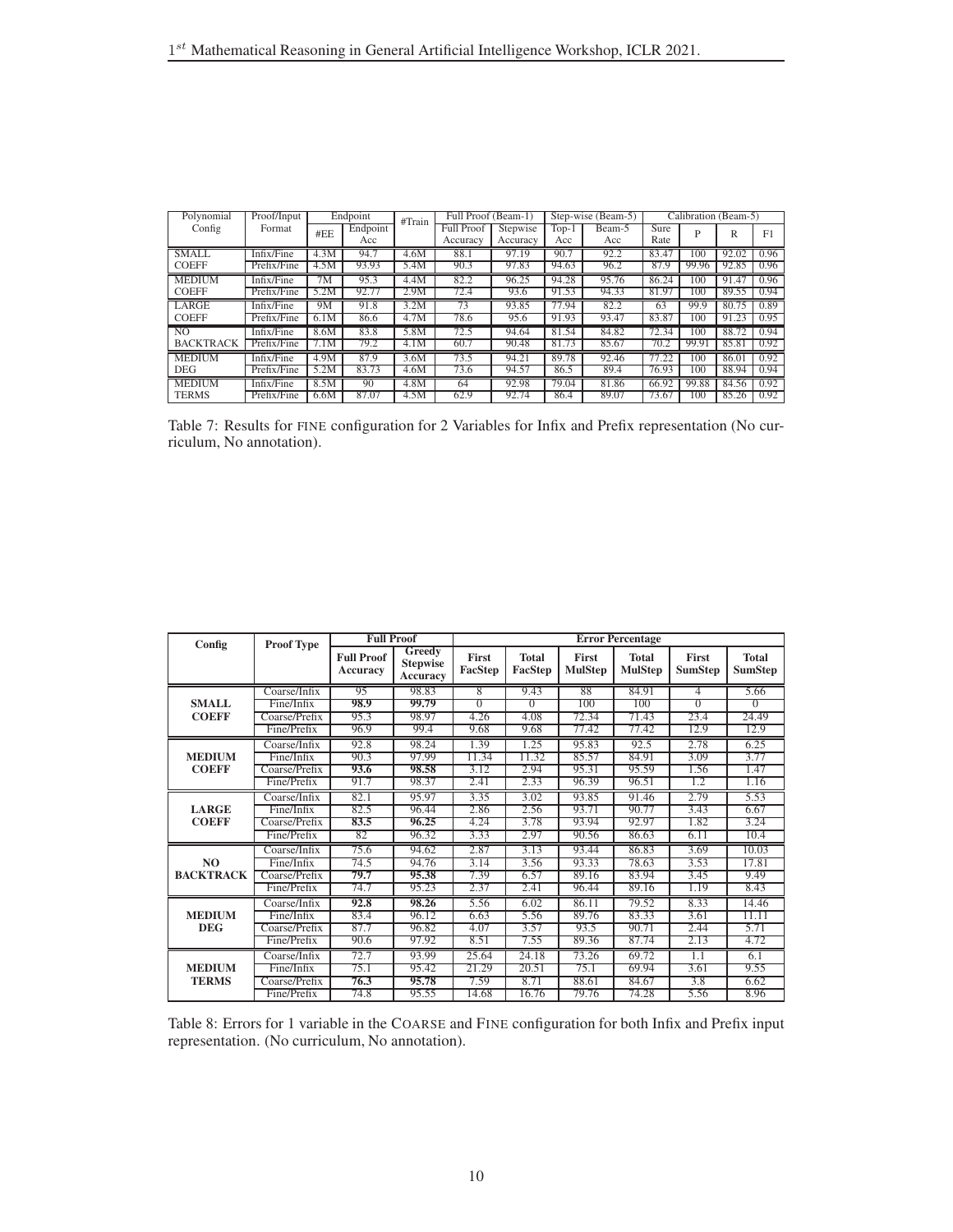<span id="page-10-0"></span>

| Config           | <b>Proof Type</b> | <b>Full Proof</b>                    |                                       |                  |                         |                         | <b>Error Percentage</b>        |                         |                                |
|------------------|-------------------|--------------------------------------|---------------------------------------|------------------|-------------------------|-------------------------|--------------------------------|-------------------------|--------------------------------|
|                  |                   | <b>Full Proof</b><br><b>Accuracy</b> | Greedy<br><b>Stepwise</b><br>Accuracy | First<br>FacStep | <b>Total</b><br>FacStep | First<br><b>MulStep</b> | <b>Total</b><br><b>MulStep</b> | First<br><b>SumStep</b> | <b>Total</b><br><b>SumStep</b> |
|                  | Coarse/Infix      | 87.9                                 | 97.01                                 | 5.79             | 4.9                     | 88.43                   | 79.72                          | 5.79                    | 15.38                          |
| <b>SMALL</b>     | Fine/Infix        | 88.1                                 | 97.19                                 | 8.4              | 7.98                    | 75.63                   | 68.1                           | 15.97                   | 23.93                          |
| <b>COEFF</b>     | Coarse/Prefix     | 91.2                                 | 98.08                                 | 1.14             | 1.03                    | 88.64                   | 84.54                          | 10.23                   | 14.43                          |
|                  | Fine/Prefix       | 90.3                                 | 97.83                                 | 8.25             | 6.35                    | 80.41                   | 73.02                          | 11.34                   | 20.63                          |
|                  | Coarse/Infix      | 88.5                                 | 97.35                                 | 4.35             | 3.73                    | 83.48                   | 76.87                          | 12.17                   | 19.4                           |
| <b>MEDIUM</b>    | Fine/Infix        | 82.2                                 | 96.25                                 | 2.25             | 1.83                    | 76.4                    | 68.81                          | 21.35                   | 29.36                          |
| <b>COEFF</b>     | Coarse/Prefix     | 84.5                                 | 96.03                                 | 3.87             | 3.68                    | 88.39                   | 81.58                          | 7.74                    | 14.74                          |
|                  | Fine/Prefix       | 72.4                                 | 93.6                                  | 12.68            | 9.95                    | 76.09                   | 67.74                          | 11.23                   | 22.31                          |
|                  | Coarse/Infix      | 80.4                                 | 95.18                                 | 6.12             | 4.84                    | 82.65                   | 75.81                          | 11.22                   | 19.35                          |
| <b>LARGE</b>     | Fine/Infix        | 73                                   | 93.85                                 | 11.85            | 8.74                    | 70.74                   | 62.3                           | 17.41                   | 28.96                          |
| <b>COEFF</b>     | Coarse/Prefix     | 83.7                                 | 96.23                                 | 4.29             | 3.61                    | 87.12                   | 82.99                          | 8.59                    | 13.4                           |
|                  | Fine/Prefix       | 78.6                                 | 95.6                                  | 5.14             | 4.2                     | 81.31                   | 74.43                          | 13.55                   | 21.37                          |
|                  | Coarse/Infix      | 72.7                                 | 93.13                                 | 4.4              | 3.15                    | 87.55                   | 75.79                          | 8.06                    | 21.07                          |
| N <sub>O</sub>   | Fine/Infix        | 72.5                                 | 94.64                                 | 3.27             | 2.54                    | 85.09                   | 73.79                          | 11.64                   | 23.66                          |
| <b>BACKTRACK</b> | Coarse/Prefix     | 63.2                                 | 89.87                                 | 3.26             | 2.24                    | 91.3                    | 78.73                          | 5.43                    | 19.03                          |
|                  | Fine/Prefix       | 60.7                                 | 90.48                                 | 2.29             | 1.58                    | 89.31                   | 72.64                          | 8.4                     | 25.79                          |
|                  | Coarse/Infix      | 80.5                                 | 95.13                                 | 6.67             | 5.44                    | 81.54                   | 71.97                          | 11.79                   | 22.59                          |
| <b>MEDIUM</b>    | Fine/Infix        | 73.5                                 | 94.21                                 | 7.17             | 6.55                    | 68.3                    | 57.83                          | 24.53                   | 35.61                          |
| <b>DEG</b>       | Coarse/Prefix     | 83.4                                 | 96.41                                 | 4.82             | 4.19                    | 81.33                   | 75.39                          | 13.86                   | 20.42                          |
|                  | Fine/Prefix       | 73.6                                 | 94.57                                 | 7.58             | 6.38                    | 75.38                   | 67.48                          | 17.05                   | 26.14                          |
|                  | Coarse/Infix      | 64                                   | 92.03                                 | 25               | 19.05                   | 72.5                    | 66.5                           | 2.5                     | 14.45                          |
| <b>MEDIUM</b>    | Fine/Infix        | 64                                   | 92.98                                 | 13.61            | 8.62                    | 79.44                   | 69.59                          | 6.94                    | 21.79                          |
| <b>TERMS</b>     | Coarse/Prefix     | 67.8                                 | 93.58                                 | 10.25            | 7.69                    | 87.89                   | 80.98                          | 1.86                    | 11.32                          |
|                  | Fine/Prefix       | 62.9                                 | 92.74                                 | 9.16             | 5.97                    | 85.71                   | 74.37                          | 5.12                    | 19.65                          |

Table 9: Errors for 2 variables in the COARSE and FINE configuration for both Infix and Prefix input representation. (No curriculum, No annotation).

# E SYMBOLIC PROOF AND HYPERPARAMETER TUNING (ADDITIONAL RESULTS)

We present the step-wise error analysis of the best models from hyper-parameter tuning experiment in Table [10.](#page-11-0) For comparison, we also include the errors made by the best models in the symbolic calculator setting for corresponding configurations.

**Hyperparameter Tuning Observations** • For learning rates  $(1r)$ , we first started with the range 0.01, 0.005, 0.0005 and experimented with few configurations, SMALL COEFF and MEDIUM TERMS. lr greater than 0.0005 resulted in zero validation scores. Later, in our experiments, we settled with the range 0.0001, 0.0005, 0.00001. Similarly, 1 r 10<sup>-5</sup> took a long time to converge and validation score started oscillating. Dropout choices did not show any particular advantage over the other. For most cases, configuration with batch size 64 showed dominant results.

• Apart from a limited number of settings, COARSE proof granularity resulted in the best model. This is expected as FINE proof creates long proofs.

• Contrary to the observation made in the TRANSFORMERS-S configuration, infix representation consistently improved over prefix. This is observed for the symbolic calculator setting as well.

# F ANNOTATED PROOF

In each step, simplification is performed over a sub-expression of the polynomial. To check explicitly, if the system can locate the sub-expression and find the type of simplification step, we devise the annotated proof setting. For each simplification step, we add an intermediate step, in which the model *annotates* the part of polynomial to operate on. For example, the starting input sequence is "MARK  $\$(5 * x_1^2 + x_1 * x_2) * (3 * x_1) * (2)$ "; and the corresponding expected output sequence is "MUL  $\frac{1}{2}$   $\#$   $(5 * x_1^2 + x_1 * x_2) * (3 * x_1) \# * (2)$ ". Each sequence has two parts: 1) the step index to perform (MARK, MUL, FAC, SUM), and 2) the polynomial expression. For MARK step, a marker token (#) is used to annotate the candidate sub-expression to be simplified next.

We experiment only with INFIX representation. The results for 1 variable and 2 variables are in Table [11](#page-12-0) and [12.](#page-12-1) The errors per step type are shown in Tables [13](#page-12-2) and [14.](#page-12-3) Compared to nonannotated setting, while the step-wise accuracy is similar, the proof accuracy suffers often by 7-10%.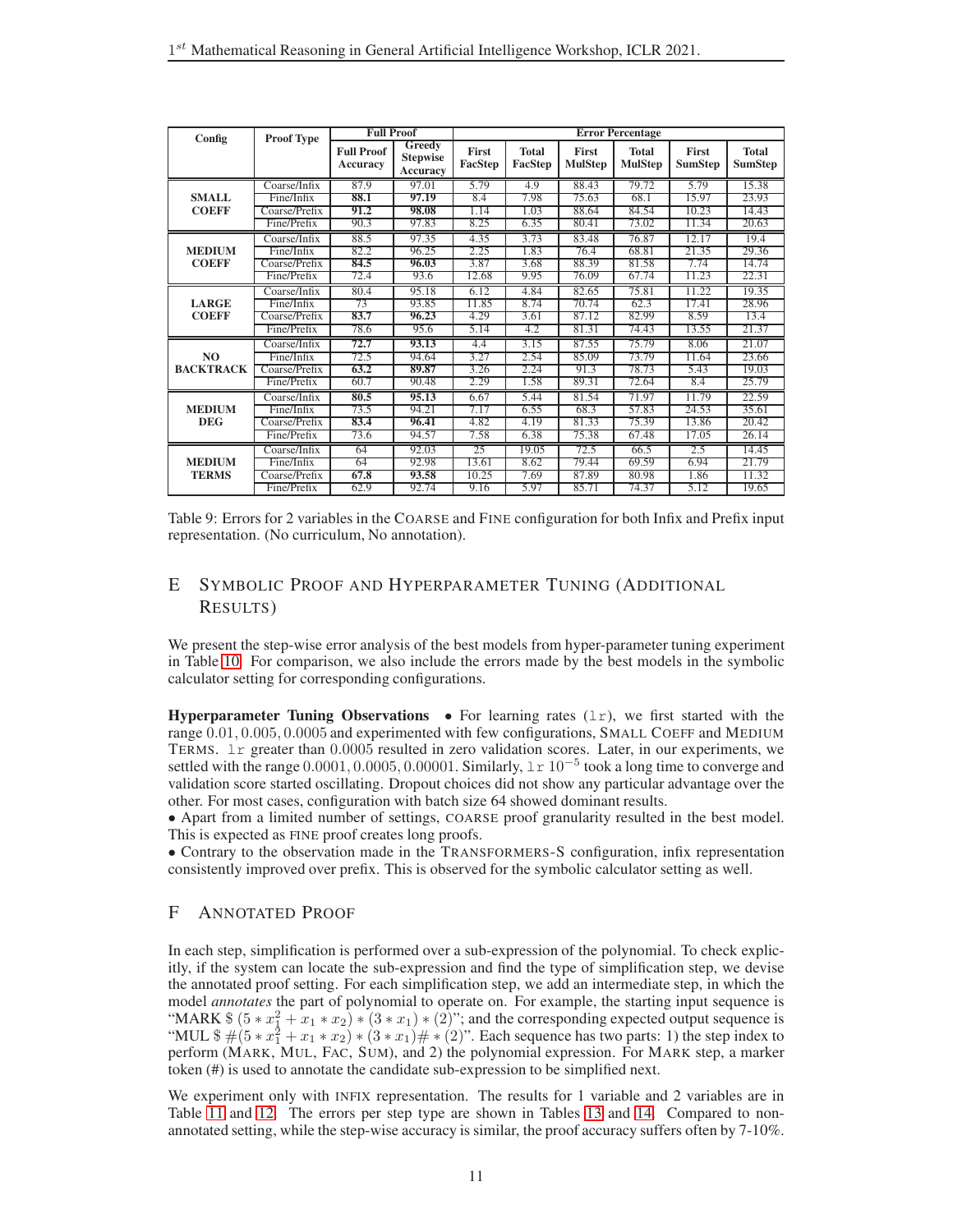<span id="page-11-0"></span>

|                  |               | Model<br>Info                                    | <b>Full Proof</b><br>Acc | Stepwise<br>Acc | First<br>FacSimp | Total<br>FacSimp | First<br>MulSimp | Total<br>MulSimp | First<br>SumSimp | Total<br>SumSimp |
|------------------|---------------|--------------------------------------------------|--------------------------|-----------------|------------------|------------------|------------------|------------------|------------------|------------------|
| Large            | h/prefix      | Emb: 512,<br>$d$ /o: 0.5, bs: 64<br>Tr-L, Coarse | 78.8                     | 95.0            | 8.96             | 9.4              | 90.09            | 88.03            | 0.94             | 2.56             |
| Coeff            | h/infix       | Emb: 256,<br>d/o: 0, bs: 32<br>Tr-L. Fine        | 84.6                     | 96.79           | 5.19             | 5.68             | 94.81            | 92.05            | 0.00             | 2.27             |
|                  | ca1/prefix    | Emb: 512,<br>$d$ /o: 0.5, bs: 64<br>Tr-L, Coarse | 94.6                     | 98.98           | 18.52            | 18.97            | 79.63            | 79.31            | 1.85             | 1.72             |
|                  | ca1/infix     | Emb: 512,<br>$d$ /o: 0.5, bs: 64<br>Tr-L, Coarse | 95.7                     | 99.16           | 4.65             | 6.25             | 83.72            | 79.17            | 11.63            | 14.58            |
| N <sub>o</sub>   | h/prefix      | Emb: 256,<br>$d$ /o: 0, bs: 64<br>Tr-L, Coarse   | 74.1                     | 93.69           | 1.93             | 1.52             | 96.91            | 87.54            | 1.16             | 10.94            |
| <b>Backtrack</b> | h/infix       | Emb: 512,<br>d/o: 0, bs: 64<br>Tr-L, Fine        | 82.6                     | 96.85           | 5.17             | 6.85             | 91.95            | 84.47            | 2.87             | 8.68             |
|                  | ca1/prefix    | Emb: 512,<br>$d$ /o: 0.5, bs: 32<br>Tr-L, Fine   | 83.5                     | 97.25           | 11.52            | 13.24            | 86.67            | 81.74            | 1.82             | 5.02             |
|                  | $ca1/infix**$ | Emb: 512,<br>$d$ /o: 0.5, bs: 64<br>Tr-S, Fine   | 87.2                     | 97.94           | 7.81             | 10.98            | 86.72            | 80.49            | 5.47             | 8.54             |
| Medium           | h/prefix      | Emb: 256,<br>$d$ /o: 0.5, bs: 32<br>Tr-S, Coarse | 82                       | 95.49           | 11.11            | 10.05            | 85.56            | 84.42            | 3.33             | 5.53             |
| Degree           | h/infix       | Emb: 512,<br>d/o: 0, bs: 64<br>Tr-L, Fine        | 90.8                     | 97.81           | 2.17             | 1.79             | 90.22            | 83.93            | 7.61             | 14.29            |
|                  | ca1/prefix    | Emb: 512,<br>$d$ /o: 0.5, bs: 64<br>Tr-L, Coarse | 90.5                     | 97.89           | 10.53            | 9.65             | 83.16            | 78.95            | 6.32             | 11.40            |
|                  | ca1/infix     | Emb: 512,<br>$d$ /o: 0.5, bs: 64<br>Tr-L, Coarse | 90.5                     | 98.08           | 5.26             | 4.81             | 91.58            | 87.5             | 3.16             | 7.69             |
| Medium           | h/prefix      | Emb: 512,<br>$d$ /o: 0, bs: 128<br>Tr-L, Fine    | 76.5                     | 95.59           | 20.0             | 22.45            | 71.49            | 66.47            | 8.51             | 11.08            |
| Terms            | h/infix       | Emb: 512,<br>$d$ /o: 0, bs: 32<br>Tr-S, Fine     | 79.5                     | 96.49           | 18.54            | 17.58            | 80.49            | 77.29            | 0.98             | 5.13             |
|                  | cal/prefix    | Emb: 512,<br>$d$ /o: 0.5, bs: 32<br>Tr-L, Coarse | 88.3                     | 98.35           | 9.4              | 10.85            | 88.03            | 86.82            | 2.56             | 2.33             |
|                  | cal/infix     | Emb: 256,<br>d/o: 0.5, bs: 128<br>Tr-L, Fine     | 89.5                     | 98.45           | 20.0             | 25.00            | 74.29            | 66.91            | 5.71             | 8.09             |

Table 10: Error analysis for 1 variable, hyperparmeter-tuning and symbolic calculator experiments. *h/prefix* and *h/infix* rows denote the error analysis of models with best validation scores after the hyper-parameter search for prefix and infix input representation respectively. Similarly for *cal/prefix* and *cal/infix* provides the error analysis for the calculator setting for prefix and infix for the best models after hyperparameter search. For each row, we also show the best model and hyperparameter configuration. For all configurations, learning rate  $10^{-4}$  produced the best validation scores. \*\*Some runs for the cal/infix NO BACKTRACK has not finished. We will update the final numbers during publication.

A reason for such decrease in accuracy is that length of the annotated proofs are twice as long as non-annotated. However, we note that the errors in MARK step are the lowest compared to other types of steps. This indicates that the models are able to learn the candidate sub-expression for simplification, and predict the next operation correctly.

# G OUT-OF-DISTRIBUTION EVALUATION

We present the results for Out-of-Distribution evaluation here. Table [15](#page-13-1) contains results for best 2 variable models (Prefix/Coarse) tested on 1 Variable setting.

Table [16](#page-13-2) contains results for best 1 variable models (Prefix/Coarse) tested on SMALL, MEDIUM and LARGE coefficient setting. As expected, the SMALL and MEDIUM models perform much worse when tested on higher coefficients.

We also evaluated the best 1 variable models (Prefix/Coarse) on MEDIUM DEGREE and TERMS set-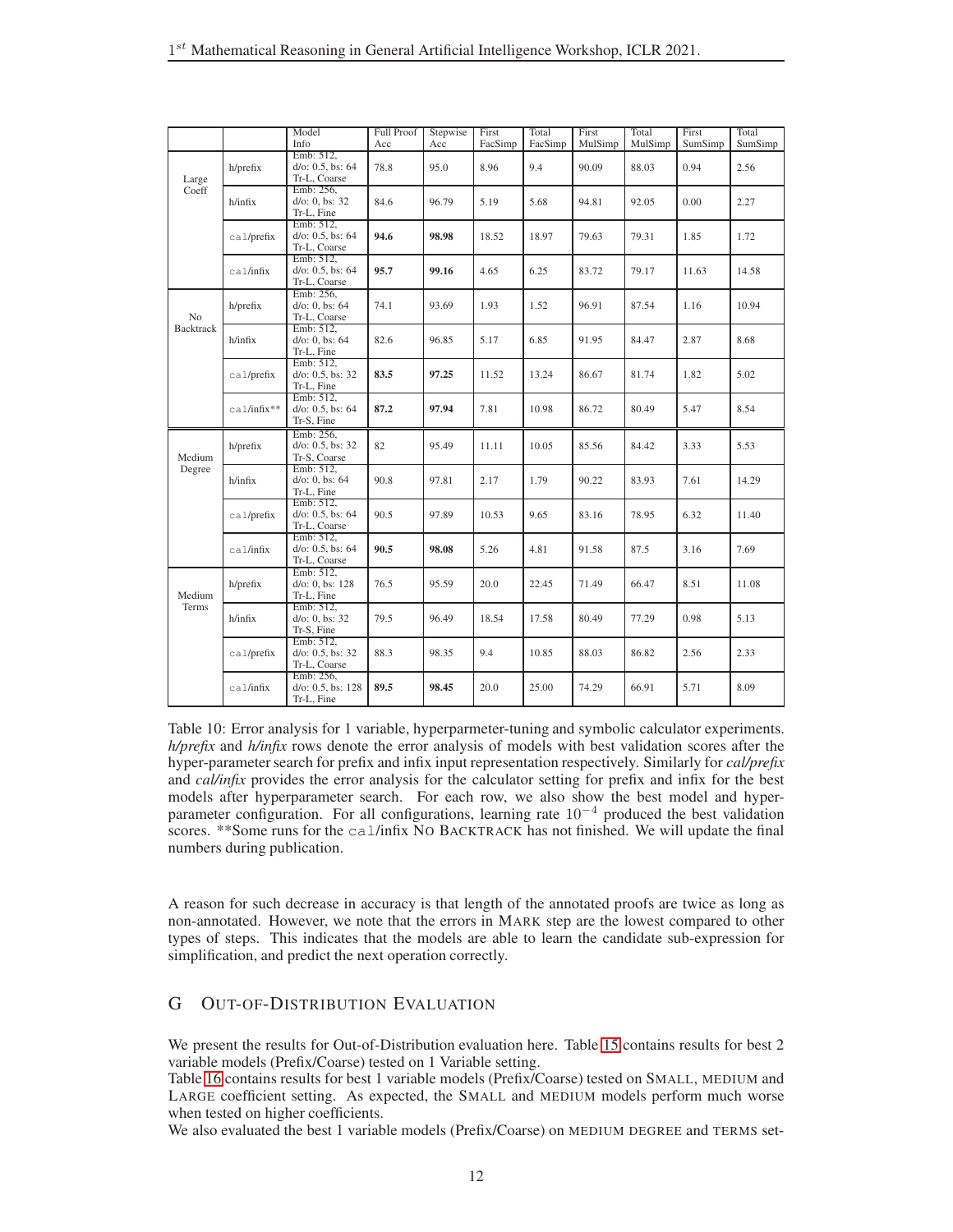<span id="page-12-0"></span>

| Polynomial     | Proof/Input |      | Endpoint | #Train | Full Proof (Beam-1) |          |       | Step-wise (Beam-5) |       | Calibration (Beam-5) |       |      |
|----------------|-------------|------|----------|--------|---------------------|----------|-------|--------------------|-------|----------------------|-------|------|
| Config         | Format      | #EE  | Endpoint |        | <b>Full Proof</b>   | Stepwise | Top-1 | Beam-5             | Sure  | P                    | R     | F1   |
|                |             |      | Acc      |        | Accuracy            | Accuracy | Acc   | Acc                | Rate  |                      |       |      |
| <b>SMALL</b>   | Fine        | 5M   | 96       | 2.4M   | 88.5                | 98.82    | 86.77 | 87.7               | 83.97 | 99.96                | 96.73 | 0.98 |
| <b>COEFF</b>   | Coarse      |      |          | 3.7M   | 91.9                | 99.16    | 90.07 | 90.73              | 88.13 | 100                  | 97.85 | 0.99 |
| <b>MEDIUM</b>  | Fine        | 4.1M | 91.2     | 2.8M   | 78.6                | 97.66    | 92.67 | 93.63              | 88.23 | 100                  | 95.22 | 0.98 |
| <b>COEFF</b>   | Coarse      |      |          | 3.5M   | 84.2                | 98.29    | 94.83 | 95.53              | 92.4  | 99.96                | 97.4  | 0.99 |
| LARGE          | Fine        | 4.8M | 83.73    | 3.6M   | 75.5                | 97.37    | 96.8  | 97.8               | 92.4  | 99.93                | 95.39 | 0.98 |
| <b>COEFF</b>   | Coarse      |      |          | 4.6M   | 80.3                | 97.86    | 80.37 | 81.6               | 77.83 | 100                  | 96.85 | 0.98 |
| <b>NO BACK</b> | Fine        | 5.9M | 80.1     | 4.1M   | 68                  | 96.78    | 90.43 | 92.33              | 84.5  | 99.96                | 93.4  | 0.97 |
| <b>TRACK</b>   | Coarse      |      |          | 3.6M   | 59.7                | 95       | 92.5  | 94.33              | 86.47 | 99.81                | 93.3  | 0.96 |
| <b>MEDIUM</b>  | Fine        | 9.2M | 96.4     | 3.7M   | 76                  | 97.37    | 83.67 | 85.23              | 79.1  | 100                  | 94.54 | 0.97 |
| <b>DEG</b>     | Coarse      |      |          | 3.4M   | 78.7                | 97.38    | 93.2  | 94.37              | 88.2  | 100                  | 94.64 | 0.97 |
| <b>MEDIUM</b>  | Fine        | 4.6M | 81.9     | 3.6M   | 70.4                | 97.48    | 91.5  | 92.2               | 86.87 | 100                  | 94.94 | 0.97 |
| <b>TERMS</b>   | Coarse      |      |          | 3.3M   | 66.2                | 96.34    | 88.9  | 90.27              | 83.17 | 99.84                | 93.4  | 0.97 |

Table 11: Results for FINE and COARSE configurations for 1 Variable for annotated proofs

<span id="page-12-1"></span>

| Polynomial          | Proof/Input |      | Endpoint | #Train | Full Proof (Beam-1) |          | Step-wise (Beam-5) |        | Calibration (Beam-5) |       |       |                |
|---------------------|-------------|------|----------|--------|---------------------|----------|--------------------|--------|----------------------|-------|-------|----------------|
| Config              | Format      | #EE  | Endpoint |        | Full Proof          | Stepwise | Top-1              | Beam-5 | Sure                 | P     | R     | F <sub>1</sub> |
|                     |             |      | Acc      |        | Accuracy            | Accuracy | Acc                | Acc    | Rate                 |       |       |                |
| <b>SMALL COEFF</b>  | Fine        | 4.3M | 94.7     | 3.6M   | 82.3                | 97.93    | 86.47              | 87.5   | 81.83                | 100   | 94.64 | 0.97           |
|                     | Coarse      |      |          | 5.1M   | 85                  | 98.31    | 93.5               | 94.03  | 90.27                | 100   | 96.54 | 0.98           |
| <b>MEDIUM COEFF</b> | Fine        | 7M   | 95.3     | 5.4M   | 78.8                | 97.78    | 93.8               | 94.5   | 90.2                 | 99.93 | 96.09 | 0.98           |
|                     | Coarse      |      |          | 5M     | 80.1                | 97.69    | 89.37              | 90.27  | 86.77                | 99.96 | 97.05 | 0.98           |
| <b>LARGE COEFF</b>  | Fine        | 9M   | 91.8     | 4.1M   | 70.1                | 96.59    | 84.8               | 86.63  | 77.77                | 99.83 | 91.55 | 0.96           |
|                     | Coarse      |      |          | 4M     | 73.2                | 96.66    | 92.77              | 93.8   | 87.23                | 100   | 94.04 | 0.97           |
| <b>NO BACKTRACK</b> | Fine        | 8.6M | 83.8     | 3.5M   | 46.5                | 92.93    | 84.9               | 87.67  | 74.5                 | 99.96 | 87.7  | 0.93           |
|                     | Coarse      |      |          | 6.7M   | 65.5                | 95.7     | 67.8               | 69.37  | 63.3                 | 99.79 | 93.17 | 0.96           |
| <b>MEDIUM DEG</b>   | Fine        | 4.9M | 87.9     | 3.9M   | 59.6                | 95.28    | 94.13              | 95.7   | 86.4                 | 100   | 91.78 | 0.96           |
|                     | Coarse      |      |          | 4.1M   | 65.1                | 95.61    | 85.43              | 87.43  | 78.2                 | 99.96 | 91.49 | 0.96           |
| <b>MEDIUM TERMS</b> | Fine        | 8.5M | 90       | 4.8M   | 56.9                | 95.7     | 92.4               | 93.83  | 85.77                | 99.88 | 92.7  | 0.96           |
|                     | Coarse      |      |          | 4.2M   | 52.8                | 94.57    | 84                 | 85.93  | 75.93                | 99.82 | 90.24 | 0.95           |

Table 12: Results for FINE and COARSE configurations for 2 Variables for annotated proofs (No curriculum).

<span id="page-12-2"></span>

| Config              | <b>Proof Type</b> | <b>Full Proof</b><br><b>Error Percentage</b> |                                       |                  |                         |                         |                         |                         |                                |                          |                                 |
|---------------------|-------------------|----------------------------------------------|---------------------------------------|------------------|-------------------------|-------------------------|-------------------------|-------------------------|--------------------------------|--------------------------|---------------------------------|
|                     |                   | <b>Full Proof</b><br>Accuracv                | Greedy<br><b>Stepwise</b><br>Accuracy | First<br>FacStep | <b>Total</b><br>FacStep | First<br><b>MulStep</b> | Total<br><b>MulStep</b> | First<br><b>SumStep</b> | <b>Total</b><br><b>SumStep</b> | First<br><b>MarkStep</b> | <b>Total</b><br><b>MarkStep</b> |
| <b>SMALL COEFF</b>  | Fine              | 88.5<br>91.9                                 | 98.82<br>99.16                        | 3.48<br>1.23     | 2.99<br>1.19            | 89.57<br>98.77          | 83.58<br>96.43          | 6.09<br>$\Omega$        | 11.19<br>1.19                  | 0.87<br>$^{()}$          | 2.24<br>1.19                    |
|                     | Coarse            |                                              |                                       |                  |                         |                         |                         |                         |                                |                          |                                 |
| <b>MEDIUM COEFF</b> | Fine              | 78.6                                         | 97.66                                 | 18.69            | 15.19                   | 74.77                   | 74.44                   | 3.27                    | 6.67                           | 3.27                     | 3.7                             |
|                     | Coarse            | 84.2                                         | 98.29                                 | 4.43             | 4.65                    | 84.81                   | 84.88                   | 6.33                    | 5.81                           | 4.43                     | 4.65                            |
| <b>LARGE COEFF</b>  | Fine              | 75.5                                         | 97.37                                 | 11.43            | 9.21                    | 72.65                   | 66.35                   | 10.61                   | 19.68                          | 5.31                     | 4.76                            |
|                     | Coarse            | 80.3                                         | 97.86                                 | 5.58             | 5.86                    | 90.86                   | 87.39                   | 1.02                    | 4.5                            | 2.54                     | 2.25                            |
| <b>NO BACKTRACK</b> | Fine              | 68                                           | 96.78                                 | 7.19             | 6.46                    | 86.56                   | 78.54                   | 5.62                    | 12.7                           | 0.62                     | 2.29                            |
|                     | Coarse            | 59.7                                         | 95                                    | 6.2              | 5.25                    | 88.09                   | 76.88                   | 3.72                    | 15.41                          | l.99                     | 2.45                            |
| <b>MEDIUM DEG</b>   | Fine              | 76                                           | 97.37                                 | 11.67            | 10.85                   | 82.5                    | 80.34                   | 3.75                    | 6.78                           | 2.08                     | 2.03                            |
|                     | Coarse            | 78.7                                         | 97.38                                 | 6.1              | 5.84                    | 86.38                   | 81.32                   | 4.69                    | 9.73                           | 2.82                     | 3.11                            |
| <b>MEDIUM TERMS</b> | Fine              | 70.4                                         | 97.48                                 | 16.89            | 16.27                   | 75                      | 69.14                   | 3.72                    | 8.85                           | 4.39                     | 5.74                            |
|                     | Coarse            | 66.2                                         | 96.34                                 | 25.44            | 25.28                   | 68.05                   | 63.48                   | $2.3^{\circ}$           | 5.81                           | 4.14                     | 5.43                            |

Table 13: Errors for FINE and COARSE configurations for 1 Variable for annotated proofs (No curriculum).

<span id="page-12-3"></span>

| Config              | <b>Proof Type</b> | <b>Full Proof</b>             |                                       | <b>Error Percentage</b> |                         |                         |                                |                         |                                |                          |                                 |  |
|---------------------|-------------------|-------------------------------|---------------------------------------|-------------------------|-------------------------|-------------------------|--------------------------------|-------------------------|--------------------------------|--------------------------|---------------------------------|--|
|                     |                   | <b>Full Proof</b><br>Accuracv | Greedy<br><b>Stepwise</b><br>Accuracv | First<br><b>FacStep</b> | <b>Total</b><br>FacStep | First<br><b>MulStep</b> | <b>Total</b><br><b>MulStep</b> | First<br><b>SumStep</b> | <b>Total</b><br><b>SumStep</b> | First<br><b>MarkStep</b> | <b>Total</b><br><b>MarkStep</b> |  |
| <b>SMALL COEFF</b>  | Fine              | 82.3                          | 97.93                                 | 4.52                    | 3.07                    | 86.44                   | 68.97                          | 7.34                    | 24.14                          | .69                      | 3.83                            |  |
|                     | Coarse            | 85                            | 98.31                                 |                         | .68                     | 88.67                   | 78.21                          | δ                       | 18.44                          | 1.33                     | 1.68                            |  |
| <b>MEDIUM COEFF</b> | Fine              | 78.8                          | 97.78                                 | 8.96                    | 6.79                    | 80.19                   | 68.21                          | 9.43                    | 22.5                           | 1.42                     | 2.5                             |  |
|                     | Coarse            | 80.1                          | 97.69                                 | 9.05                    | 1.79                    | 87.94                   | 80.33                          | 3.02                    | 10.66                          | $\Omega$                 | 1.23                            |  |
| <b>LARGE COEFF</b>  | Fine              | 70.1                          | 96.59                                 | 13.38                   | 10                      | 69.9                    | 59.32                          | 13.38                   | 25.45                          | 3.34                     | 5.23                            |  |
|                     | Coarse            | 73.2                          | 96.66                                 | 10.45                   | 1.84                    | 79.85                   | 70.87                          | 7.84                    | 18.49                          | 1.87                     | 2.8                             |  |
| <b>NO BACKTRACK</b> | Fine              | 46.5                          | 92.93                                 | 9.16                    | 5.15                    | 74.21                   | 57.9                           | 14.58                   | 33.69                          | 2.06                     | 3.25                            |  |
|                     | Coarse            | 65.5                          | 95.7                                  | 3.19                    | 2.61                    | 90.14                   | 77.31                          | 5.22                    | 18.27                          | 1.45                     | 1.81                            |  |
| <b>MEDIUM DEG</b>   | Fine              | 59.6                          | 95.28                                 | 7.43                    | 5.48                    | 72.03                   | 57.1                           | 15.35                   | 32.9                           | 5.2                      | 4.52                            |  |
|                     | Coarse            | 65.1                          | 95.61                                 | 6.88                    | 5.26                    | 78.51                   | 67.79                          | 11.46                   | 24.63                          | 3.15                     | 2.32                            |  |
| <b>MEDIUM TERMS</b> | Fine              | 56.9                          | 95.7                                  | 21.58                   | 13.3                    | 67.29                   | 57.72                          | 8.58                    | 23.96                          | 2.55                     | 5.02                            |  |
|                     | Coarse            | 52.8                          | 94.57                                 | 23.94                   | 15.6                    | 68.22                   | 62.77                          | 3.6                     | 16.67                          | 4.24                     | 4.96                            |  |

Table 14: Errors for FINE and COARSE configurations for 2 Variable for annotated proofs (No curriculum).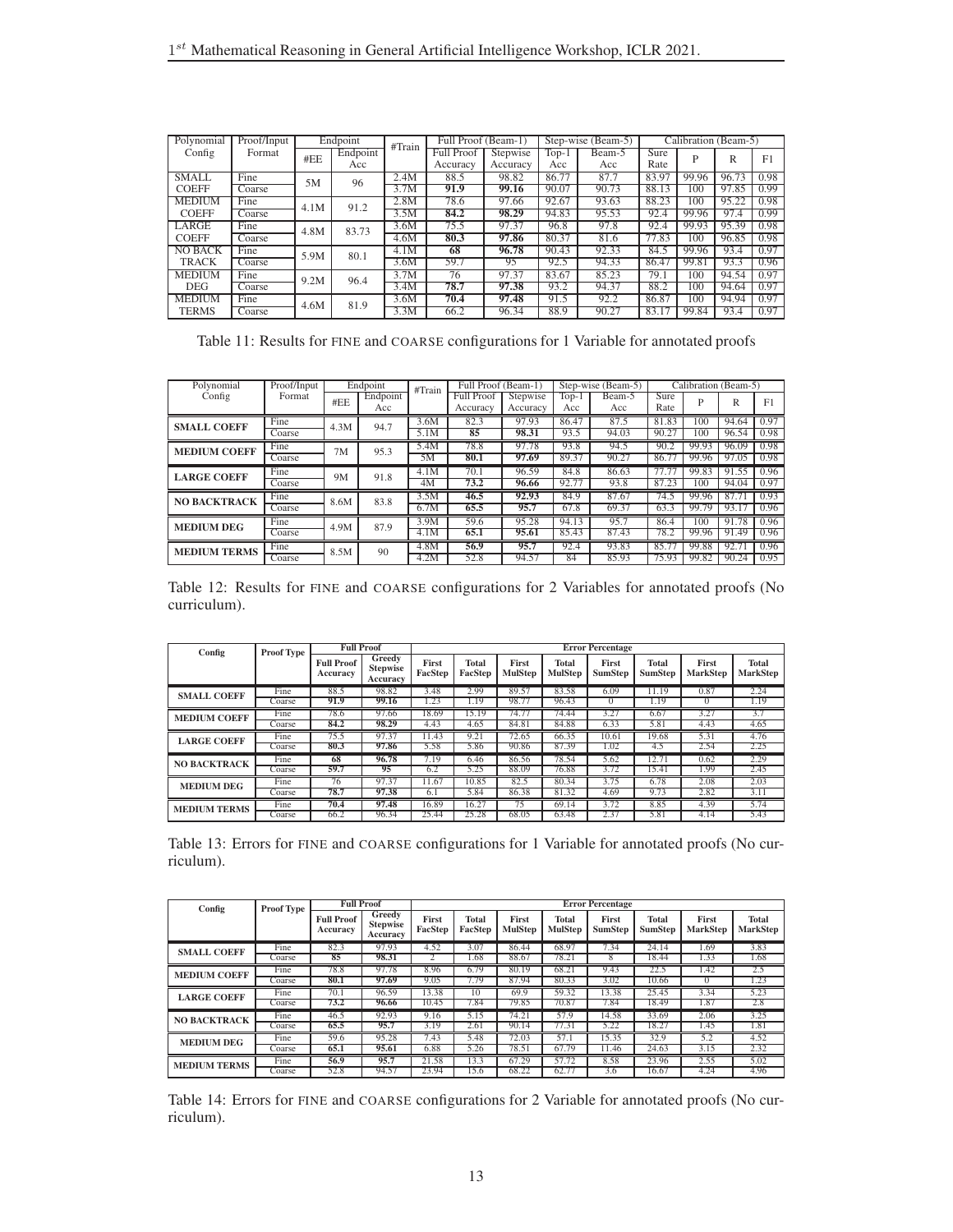<span id="page-13-1"></span>tings, to check generalization with respect to # terms and degree of polynomial. Table [17](#page-13-3) contains results for the same. The MEDIUM COEFF model is not able to generalize to more terms or polynomials of higher degree.

| Config                         |                    | Train/Test= 2 Var/1 Var        |                    | Train/Test= 1 Var/1 Var        | Train/Test= 2 Var/2 Var |                                |  |
|--------------------------------|--------------------|--------------------------------|--------------------|--------------------------------|-------------------------|--------------------------------|--|
|                                | Full<br>Proof Acc. | Greedy<br><b>Stepwise Acc.</b> | Full<br>Proof Acc. | Greedy<br><b>Stepwise Acc.</b> | Full<br>Proof Acc.      | Greedy<br><b>Stepwise Acc.</b> |  |
| <b>SMALL</b><br><b>COEFF</b>   | 95.34              | 99.12                          | 95.3               | 98.97                          | 91.2                    | 98.08                          |  |
| <b>MEDIUM</b><br><b>COEFF</b>  | 87.4               | 97.11                          | 93.6               | 98.58                          | 84.5                    | 96.03                          |  |
| <b>LARGE</b><br><b>COEFF</b>   | 89.4               | 97.13                          | 83.5               | 96.25                          | 83.7                    | 96.23                          |  |
| <b>NO BACK</b><br><b>TRACK</b> | 84.2               | 98.29                          | 79.7               | 95.38                          | 63.2                    | 89.87                          |  |
| <b>MEDIUM</b><br><b>DEG</b>    | 87.7               | 97.83                          | 87.7               | 96.82                          | 83.4                    | 96.41                          |  |
| <b>MEDIUM</b><br><b>TERMS</b>  | 78.5               | 96.16                          | 76.3               | 95.78                          | 67.8                    | 93.58                          |  |

<span id="page-13-2"></span>Table 15: Results for OOD Testing. NVAR = 2 COARSE/PREFIX models tested on corresponding NVAR = 1 setting (No curriculum, No annotation).

| <b>Train</b>                  | <b>Test Config</b> |                              |       |                               |                              |          |  |  |  |  |
|-------------------------------|--------------------|------------------------------|-------|-------------------------------|------------------------------|----------|--|--|--|--|
| Config                        |                    | <b>SMALL</b><br><b>COEFF</b> |       | <b>MEDIUM</b><br><b>COEFF</b> | <b>LARGE</b><br><b>COEFF</b> |          |  |  |  |  |
|                               | Full<br>Greedy     |                              | Full  | Greedy                        | Full                         | Greedy   |  |  |  |  |
|                               | Proof              | Stepwise                     | Proof | Stepwise                      | Proof                        | Stepwise |  |  |  |  |
|                               | Acc.               | Acc.                         | Acc.  | Acc.                          | Acc.                         | Acc.     |  |  |  |  |
| <b>SMALL</b><br><b>COEFF</b>  | 95.3               | 98.97                        | 33.4  | 69.05                         | 31                           | 68.02    |  |  |  |  |
| <b>MEDIUM</b><br><b>COEFF</b> | 96.6               | 99.29                        | 93.6  | 98.58                         | 33.6                         | 68.96    |  |  |  |  |
| <b>LARGE</b><br><b>COEFF</b>  | 95.8               | 99.1                         | 94.4  | 98.64                         | 83.5                         | 96.25    |  |  |  |  |

<span id="page-13-3"></span>Table 16: OOD Testing: Prefix/Coarse 1 Variable Models tested on various coefficient limit configurations (SMALL, MEDIUM and COARSE). (No curriculum, No annotation).

| <b>Train</b>                  | <b>Test Config</b> |                               |       |                             |                               |          |  |  |  |  |
|-------------------------------|--------------------|-------------------------------|-------|-----------------------------|-------------------------------|----------|--|--|--|--|
| Config                        |                    | <b>MEDIUM</b><br><b>COEFF</b> |       | <b>MEDIUM</b><br><b>DEG</b> | <b>MEDIUM</b><br><b>TERMS</b> |          |  |  |  |  |
|                               | Greedy<br>Full     |                               | Full  | Greedy                      | Full                          | Greedy   |  |  |  |  |
|                               | Proof              | Stepwise                      | Proof | Stepwise                    | Proof                         | Stepwise |  |  |  |  |
|                               | Acc.               | Acc.                          | Acc.  | Acc.                        | Acc.                          | Acc.     |  |  |  |  |
| <b>MEDIUM</b><br><b>COEFF</b> | 93.6               | 98.58                         | 20.8  | 47.77                       | 26.1                          | 54.65    |  |  |  |  |
| <b>MEDIUM</b><br><b>DEG</b>   | 94.8               | 98.93                         | 87.7  | 96.82                       | 25.5                          | 54.39    |  |  |  |  |
| <b>MEDIUM</b><br><b>TERMS</b> | 92.7               | 96.87                         | 18.6  | 46.97                       | 76.3                          | 95.78    |  |  |  |  |

Table 17: OOD Testing: Prefix/Coarse 1 Variable Models tested on various #term and degree configurations (MEDIUM DEGREE and MEDIUM TERMS). (No curriculum, No annotation).

# <span id="page-13-0"></span>H CURRICULUM LEARNING

Learning the simplification steps should entail learning the sub-tasks, such as addition and multiplication (of numeric coefficients and symbolic variables); where multiplying variables precludes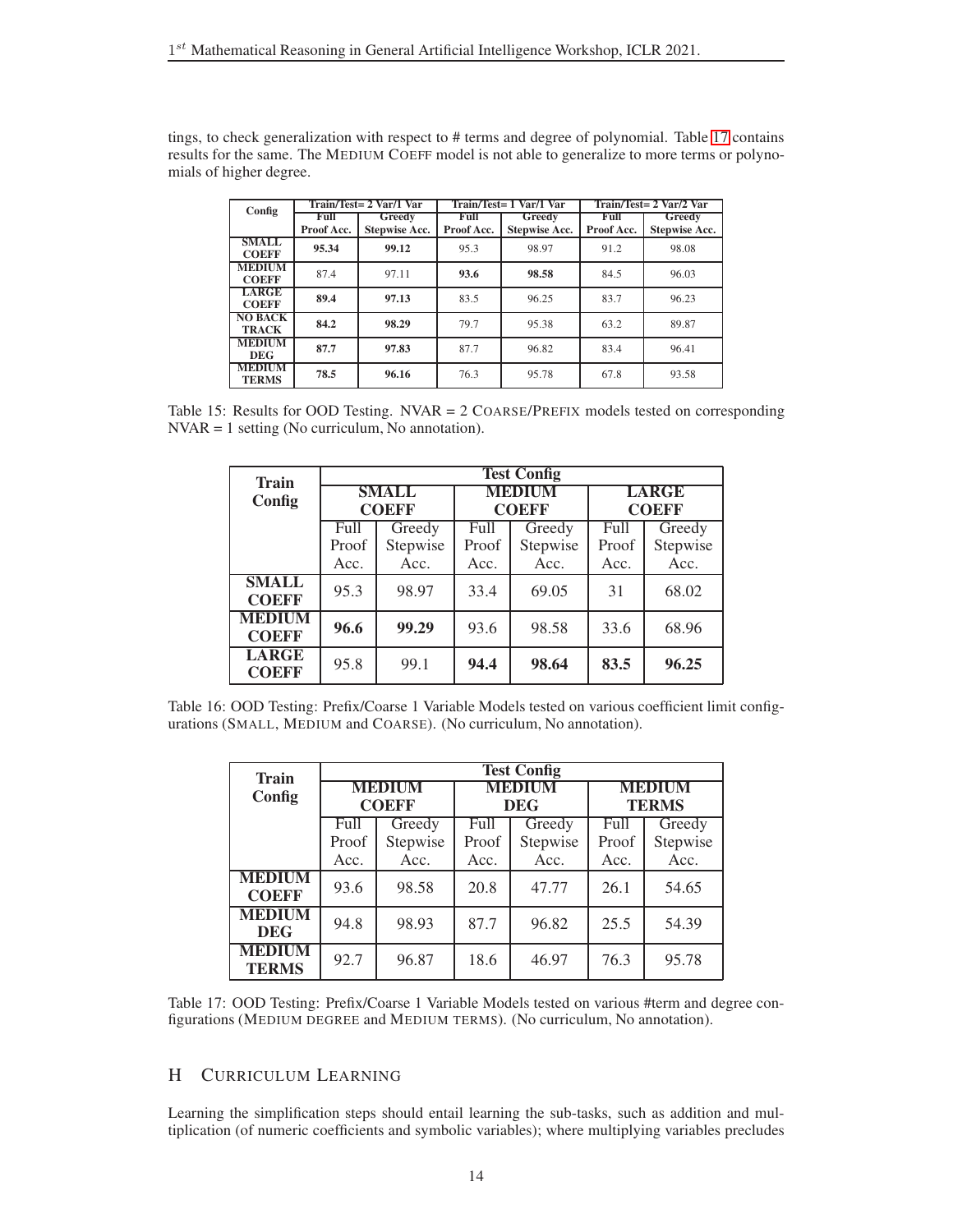learning to add exponents of similar variables. As these sub-tasks are well-defined and dependencies among them are clear, we explore different types of curriculums based on the Mastering-Rate-based (MR) curriculum learning algorithm proposed in [Willems et al. \(2020](#page-4-6)). Authors in [Willems et al.](#page-4-6) [\(2020\)](#page-4-6) define curriculum learning by 1) a *curriculum* i.e. a set of tasks  $\mathcal{C} = \{c_1, \ldots, c_n\}$ , where a task is set of examples of similar type with a sampling distribution, and 2) a *program* which for each training step defines the tasks to train the learner given its learning state and the curriculum. Formally, the program  $d : \mathbb{N} \to \mathcal{D}^c$ , is a sequence of distributions over  $\tilde{C}$ . The authors estimate the *program* function through an *attention* function which defines attention over the tasks at a time-step, and an *attention-to-distribution converter* which converts the attention to a distribution over C. Authors observe that other algorithms [\(Matiisen et al.](#page-4-8), [2019;](#page-4-8) [Graves et al., 2017](#page-4-9)) are special cases of the above setting with different choices for *program*.

To learn on tasks that are *learnable but not learnt yet*, authors define an *ordered curriculum* O<sup>C</sup> which is a directed graph over tasks in  $C$ . An edge from A to B indicates that learning task A before B is preferable. For supervised learners, the learnability for each task depends on mastering rate  $(\mathcal{M}_c(t))$  computed from the normalized mean accuracy for that task at time-step t. At each timestep, the MR algorithm computes attention over a task  $(a_c(t))$  from mastering rates of its ancestors and successors. During training to sample batches, a hyperparameter  $N_b$  for the curriculum determines the number of batches to be considered at a step, before re-computing the attention over tasks. Using the *program* d, we first sample  $N_b * b$  examples from tasks in C. The model is then trained on randomly sampled  $N_b$  minibatches are sampled updating the mastering rates.

For polynomial simplification for 1 variable, we define the following tasks ADD, MUL2, MUL3, SCOEFF and MIXED. For ADD, only one factor per product is allowed, so there is no multiplication. For MUL2 and MUL3 only 1 product is allowed with maximum two factors and three factors respectively. SCOEFF points to the SMALL COEFF configuration and MIXED is the final variable size configuration of the target variable configuration. We define the following curriculums:

- C: {(ADD, MUL3), (MUL3, MIXED), (ADD, MIXED)}.
- C2:  $\{(\text{ADD}, \text{MUL2}), (\text{MUL2}, \text{MUL3}), (\text{MUL3}, \text{MIXED}), (\text{ADD}, \text{MIXED})\}.$
- C4: {(ADD, MUL2), (MUL2, MUL3), (MUL3, SCOEFF), (ADD, SCOEFF) (SCOEFF, MIXED)}.

For all our experiments, we use the MR algorithm with gAmax Linreg A2D converter functions described in [Willems et al.](#page-4-6) [\(2020\)](#page-4-6). Model parameters and the training configurations remains the same as before<sup>[8](#page-14-0)</sup>. We show the results in Table [18](#page-15-0) for COARSE configuration. As coefficient size grows from SMALL, MEDIUM, LARGE to NO BACKTRACK - the improvements in full proof accuracy steadily increase from 1% to 10.84%. For NO BACKTRACK, the improvement in top-1 accuracy is by 20% from a no curriculum setting. However, we observe for MEDIUM TERMS, there is a drop in accuracy for all curriculums and input representations. It is possible that, more carefully designed curriculums may improve the results. There is no conceivable pattern observed for infix or prefix representations. However, compared to learning without curriculum, the improvement observed for infix representation is larger than prefix.

<span id="page-14-0"></span><sup>&</sup>lt;sup>8</sup>We use  $N_b$  as 10. For other default parameters in CL, please check <github.com/lcswillems/automatic-curriculum>.